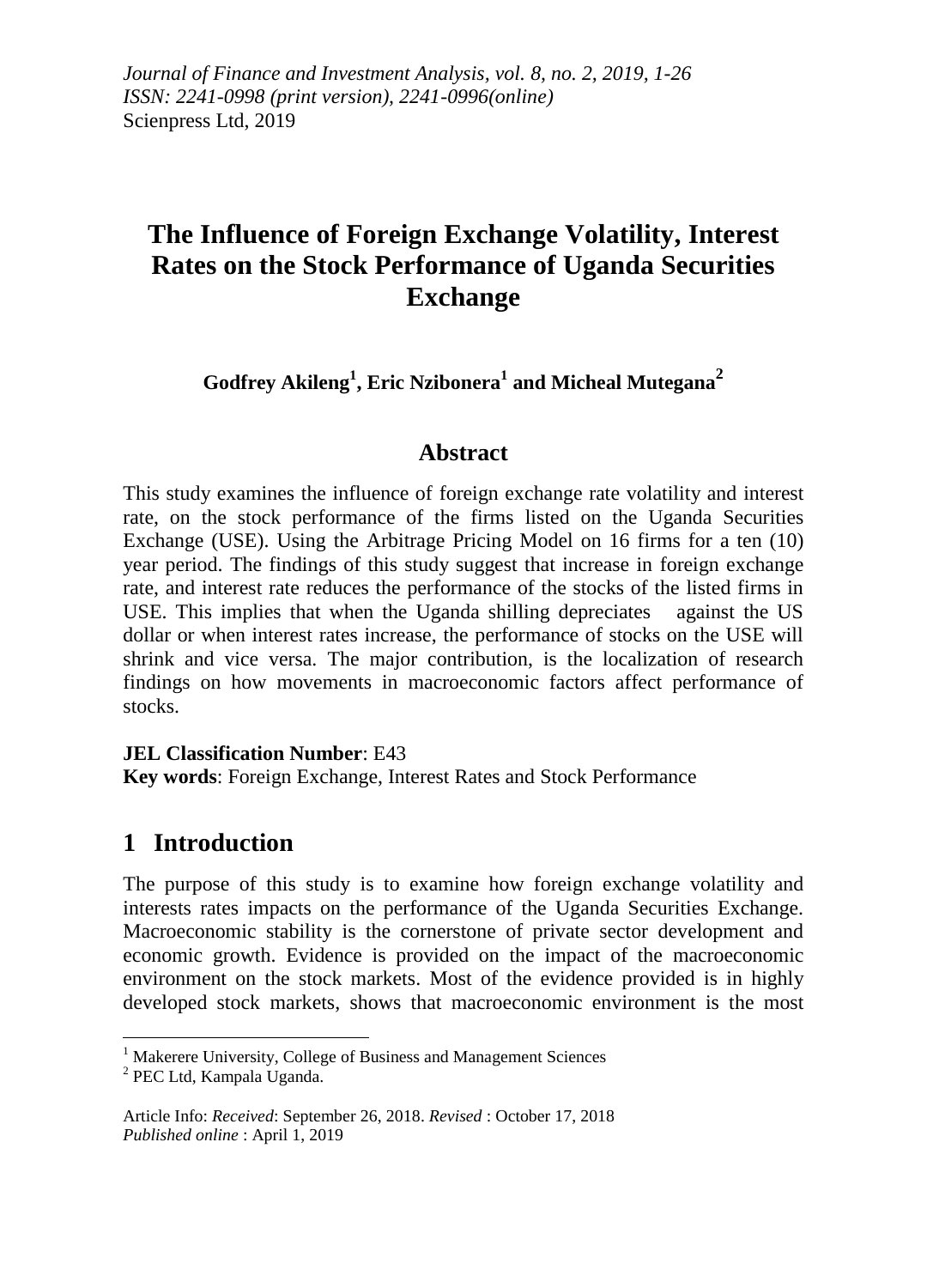important determinants of stock market behavior (Martinez-Moya, 2013; Agalega and Antwi, 2013). As financial markets become liberalized, their relationship with stock market performance became more evident (Kirui, et al, 2014).

Stock Markets play a crucial role of channeling of resources from surplus units to the deficit units of an economy (Dudley and Hubbard, 2004). This intermediation role benefits investors to find suitable investment opportunities for their surplus funds as well as listed firms and Government units with financial needs and by so doing stock markets foster the development of an economy. Dudley and Hubbard, (2004) further argue that stock markets can provide a barometer of a country's fiscal health and provide a mechanism for supervision and regulation of businesses listed on the markets. They also play a role in redistributing of wealth by providing a chance to smaller investors to earn dividends and capital gains from otherwise unaffordable investments.

The nexus between macroeconomic fundamentals and stock market performance is an on-going interest of investor, academics and policy makers. The changes in factors constituting the macroeconomic environment have a diverse effect across the economic spectrum (Ouma and Muiru, 2014). Osamwonyi and Eybario (2012) argue that economic theory and empirical studies consider stock prices as one of the best indicators of economic activity. And indeed there has been growing intellectual curiosity during the last two or three decades regarding what influences the changes in prices of stocks. Barnor (2014) argues that the effect of macroeconomic fundamentals on stock market returns is without dispute although there is little evidence of this effect in case of emerging markets.

An examination of the Uganda Securities Exchange All Share Index (USE ALSI) indicates that stock performance experienced a negative trend between 2010 and 2012 and more recently in the second half of 2015. A credit crunch which led to an economic downturn in major world economies was explained by analysts as one of the major contributors to the modest performance between 2010 and 2012. This implied that economic conditions affect stock performance in Uganda. However, Evidence provided by Maswere and Kaberuka, (2013) indicate a positive relationship between USE stock prices and foreign exchange rate both in the long term and short term; and a negative relationship between USE stock prices and interest rate in the long term and an insignificant relationship in the short term. In contrast Kitati, Evusa and Maithya, (2015) find a negative relationship between stock prices and, interest rate and foreign exchange rate. The contradiction of foreign exchange findings of Maswere and Kaberuka, (2013) with the findings of Kitati et al, (2014) motivates for further study.

On the other hand, although findings of interest rate for the two studies above on the USE seem to be consistent (at least in the long term), they are not consistent with known economic logic. Consumer theory dictates that when a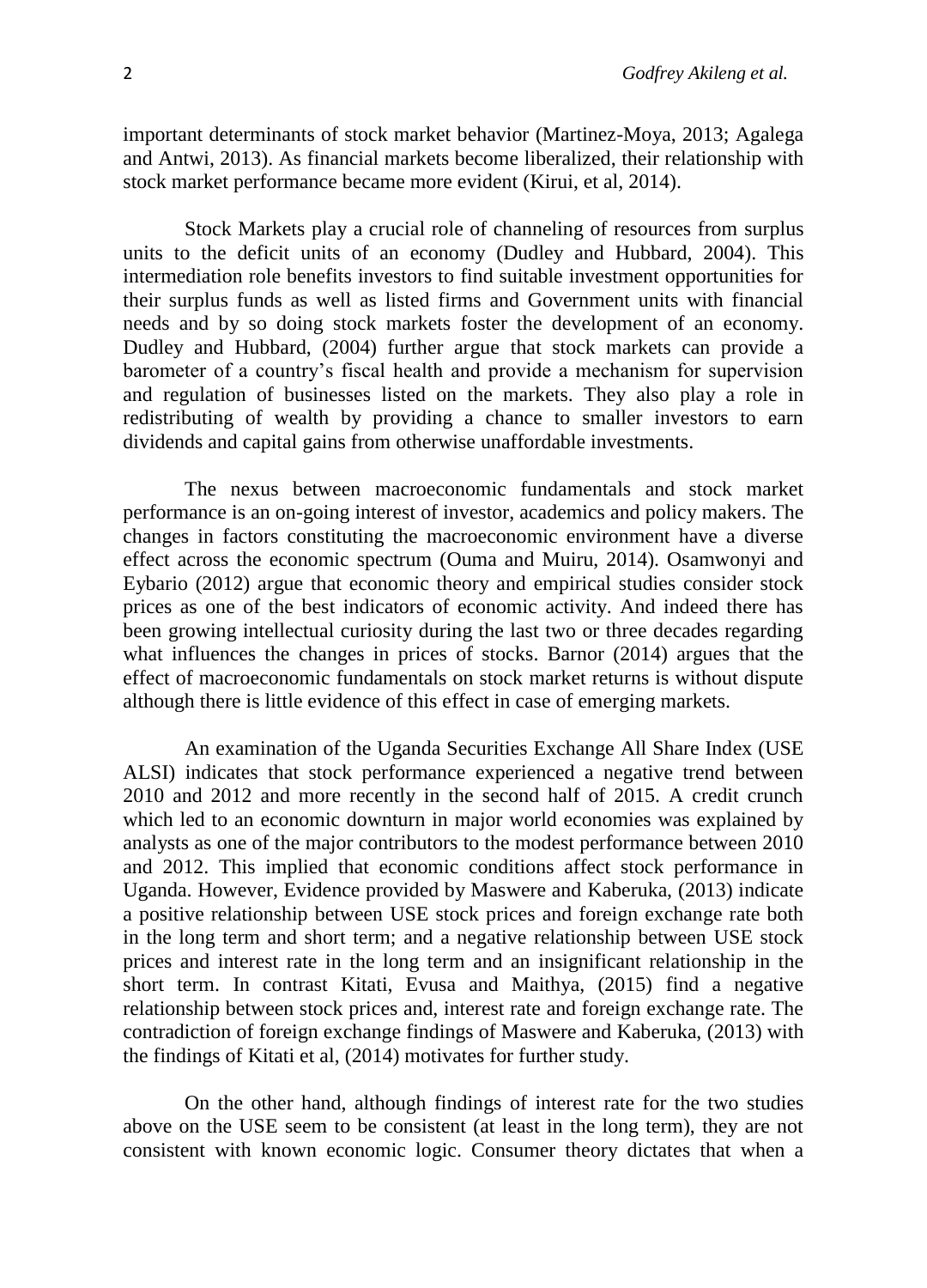price of product X which is a substitute for product Y increases, the demand for product Y will increase forcing its price to rise as well, (Allan et al., 2004). To an investor, equity shares and Debt instruments are considered substitutes and alternative investment products and therefore from the economic point of view, the rise in stock prices would lead to a similar rise in interest yield and vice versa. The inconsistence of these findings with economic logic motivates further study into the area.

Finally, since opening of trading in 1998, the USE has grown in terms of number of Companies listed on the exchange, volume of trade, and turnover. Although the USE turnover and volume of trade were modest with turnover falling from Ushs.42.0 billion to Ushs.26.4 billion between 2010 and 2012 due to the global economic downturn, the number of Companies listed on the exchange rose from four in 2001 to sixteen in 2015; with the volume of trade rising from 123,231,889 to 2,116,902,689 shares from 2009 to 2014 while turnover rose from Ushs.19.7 billion to 466.4 billion over the same period of time. Despite the progress shown by the above indicators, the USE can be considered to be in its infancy and its volume of trade is way below that of the more established African stock exchanges such as the Johannesburg Stock Exchange and Nairobi Stock Exchange (Maswere and Kaberuka, 2013). And indeed although the above indicators are considered important for measuring performance, investors are particularly concerned about share prices. Share prices provide significant, leading information on investment and, given this apparent empirical link between share prices and investment, it reasonable to suppose that inefficient pricing in equity markets could influence investment, (Warren T, 1993). This study therefore uses the share price as a measure of stock performance.

In Uganda, stock performance as measured by the USE ALSI has experienced considerable fluctuations over the last 4 years with aggregate prices falling from Ushs.1,192.57 at the beginning of March 2011 to 896.27 at the beginning of March 2012, rising sharply to 1,394.70, Ushs.1,482.71 and Ushs.2,032.78 at the beginning of March 2013, 2014 and 2015 respectively. The second half of 2015 however depicted a worrying trend with average prices falling to Ushs.1, 822.20 in October and Ushs.1, 763.75 at the end of December 2015.

A point worth to note is that the Uganda Shilling: United States Dollar (UShs.:USD) exchange rate and other major currencies experienced considerable highs towards the end of same period (2014 through 2015) with the shilling depreciating by up to 40% in September 2015 and the average mid-rate price reaching Ushs. 3,668 per US dollar in September 2015 according to BoU, State of the Economy Report, (2015) probably suggesting a correlation between stock price movements and foreign exchange rates. Similarly, although interest rates on loans have increased steadily over the last decade with only a 6.82 per cent overall rise between January 2005 and December 2014, remarkable highs were noticed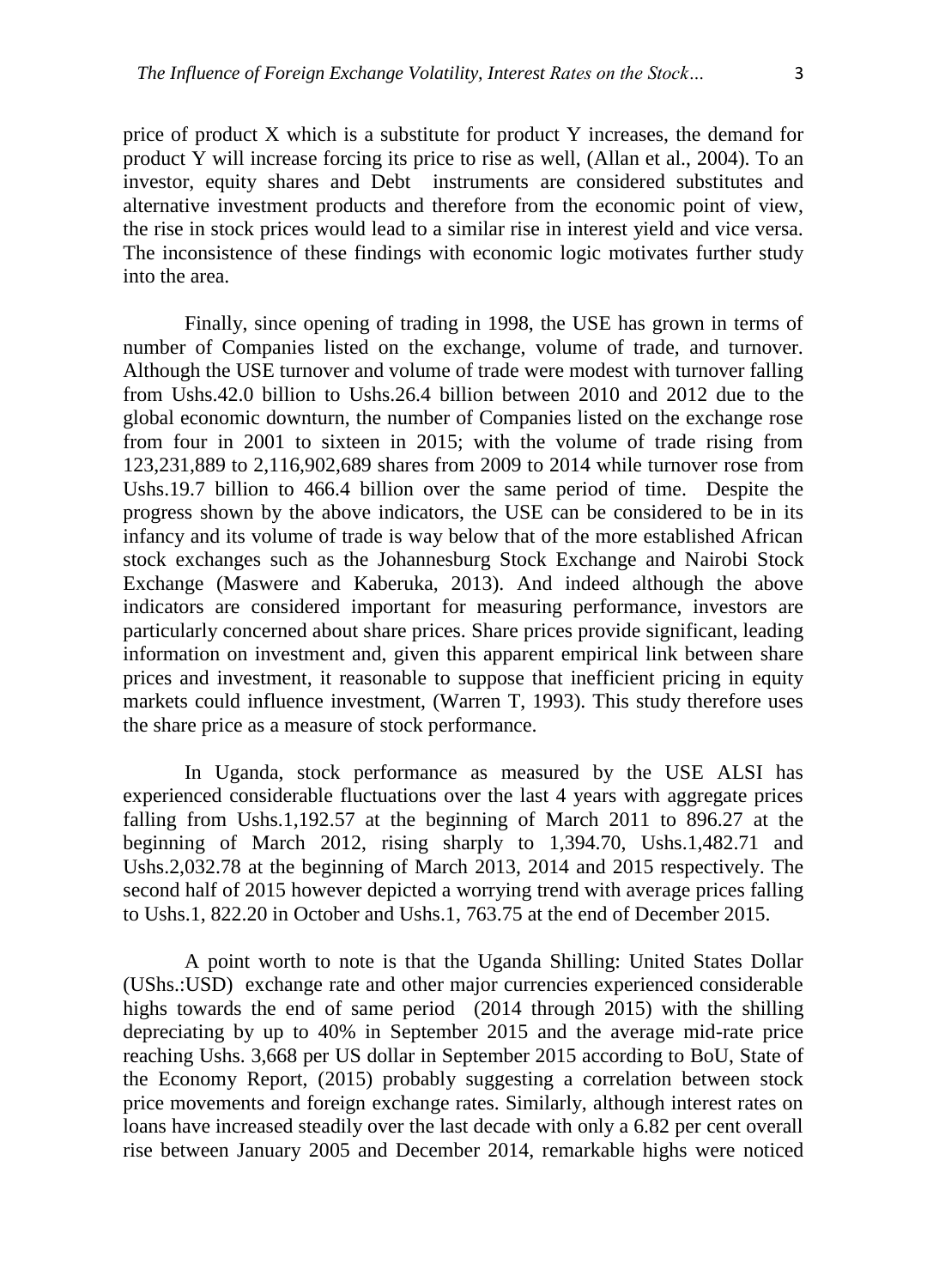between November 2011 and September 2012 with the maximum Weighted Average Commercial Bank Lending Rate recorded at 27.77 percent in December 2012 according to Bank of Uganda data, probably suggesting that interest rates lead stock price movements. Although the fall in the USE ALSI in 2015 is believed by financial analysts to have resulted from the performance of cross listed counters on the NSE, there is still a gap as to actual root causes of fluctuations in the index over the years and such a general movement in prices is likely to be caused by macroeconomic rather than microeconomic influences.

Negative changes in share prices have a great potential to cause a loss of investor confidence in the securities market. Moreover stock prices are considered to be one of the best indicators of economic activity, (Osamwonyi and Eybario, 2012). A point worth attracting concern to academicians and policy makers in the developing world is that much of the research conducted in this area has centered on highly developed stock markets, (Martinez-Moya, et al., 2013). Moreover, the economic environment in these countries and the under developed economies like Uganda is very different and findings obtained in these economies may not apply to the under developed world. This calls for a study to aid the understanding of the macroeconomic influences on stock returns in underdeveloped economies.

Individuals and firms invest in stocks to earn returns in form of dividends or capital gains resulting from market price increases of their stocks. Unlike investments in Government securities stocks are highly risky investments. Part of the risk of investment in stocks, the unsystematic risk can be reduced through diversification and the other part borne of macroeconomic factors, the systematic risk, cannot be diversified away. Laichena & Obwogi (2015) aver that the economic growth of countries in both the developed and developing markets is dependent on the stability of the stock market. Yet the African equity market has been of little concern to many researchers Mensah M., et al. (2012) and Anisan and Olufisayo,(2009).

Thus, investors need to understand how the systematic risk can be reduced or increased by studying the factors that cause them. If investors are not aware of the effect of these factors on their investment, their investment decisions will be uninformed and visionless. The result is to make unexplainable negative returns which would discourage investment. Economic theory indicates that economic variables could cause such fluctuations but this needs to be further proven in Uganda.

### **2 Literature Review**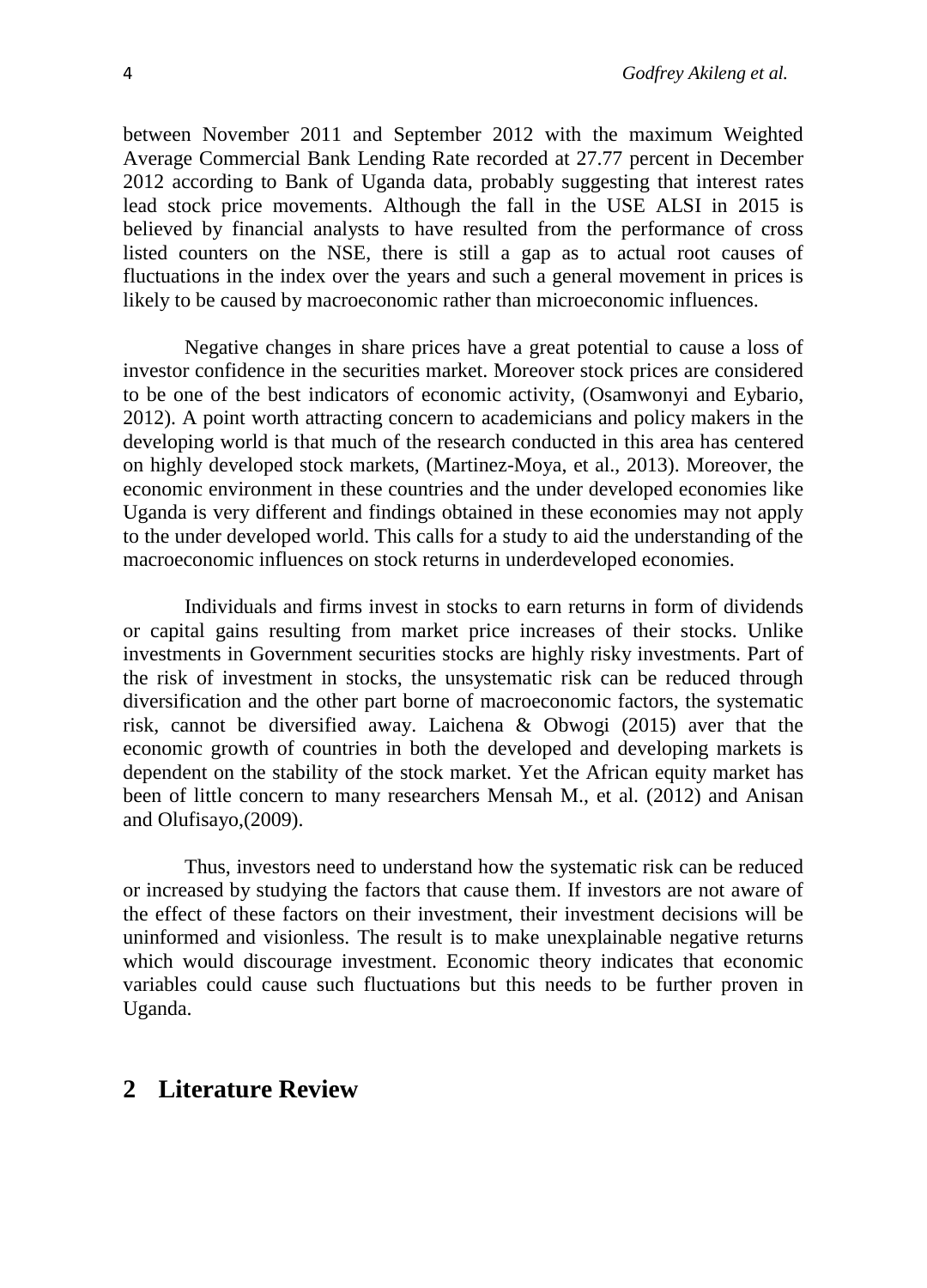### **2.1 Exchange Rates and Stock Performance**

Taylor (1995) explains that in an efficient foreign exchange market, foreign exchange rates should fully reflect information available to market participants. Taylor's assertion seems to borrow leaf from the EMH developed by Fama (1965, 1970). The relationship between exchange rates and stock prices can be explained by the Purchasing Power Parity (PPP) theory (Cassel, 1918). According PPP, changes in exchange rate are equal to changes in relative national prices. If this theory holds, then there should be a strong relationship between inflation and exchange rates of major hard currencies holding that the prices in the countries for the hard currencies are kept relatively stable.

Two models explain the relationship between exchange rates and stock performance. The first – the traditional approach concludes that exchange rates should lead stock prices (Tabak, 2006). The model is based on the premise that an increase in exchange rate (devaluation of home currency) leads to stocks appearing cheaper to foreign investors since they can get more local currency units from a unit of foreign currency. The apparent reduction in market price of the stocks will therefore attract more foreign investors creating a higher demand for stocks on the local bourse and vice versa. The second model is the portfolio adjustment approach which concludes that changes in stock prices may influence movements in exchange rates via portfolio adjustments (inflows/outflows of foreign capital). If stock prices increase, they will attract more foreign capital, leading to a higher demand for money and an increase in interest rates. However, if stock prices drop, a fall in investor wealth will result leading to a fall in demand for money and monetary authorities may reduce the interest rates to avert the situation (Tabak, 2006; Kitati, et al., 2015).

There have been considerable research on the effect of changes in exchange rate on the stock performance in many parts of the world with substantially conflicting results. Maswere and Kaberuka, (2013) used the Johansen-Juselius co-integration procedure to determine whether a co-integrating relationship existed between selected macroeconomic variables and the USE stock prices. Their findings indicated that exchange rate fluctuations had a positive bearing on the performance of the USE stocks. These findings were replicated by Barnor, (2014) who tested the effect of macroeconomic variables on stock prices on Ghana Stock Exchange (GSE) using multiple regression; (Mun, 2008) who tested the effect of exchange rate fluctuations on equity markets obtaining evidence from the Asian Financial Crisis; and (Odoyo, et al., 2014).

However, using simple and multi-variate regression, Kitati et al, (2015), established a negative relationship between stock performance and Kshs/Euro and Kshs/USD exchange rates. Hsing, (2011) applied the GARCH model to determine the foreign exchange effect on Czech stock market index and also established a negative relationship. These findings were consistent with evidence by Alam and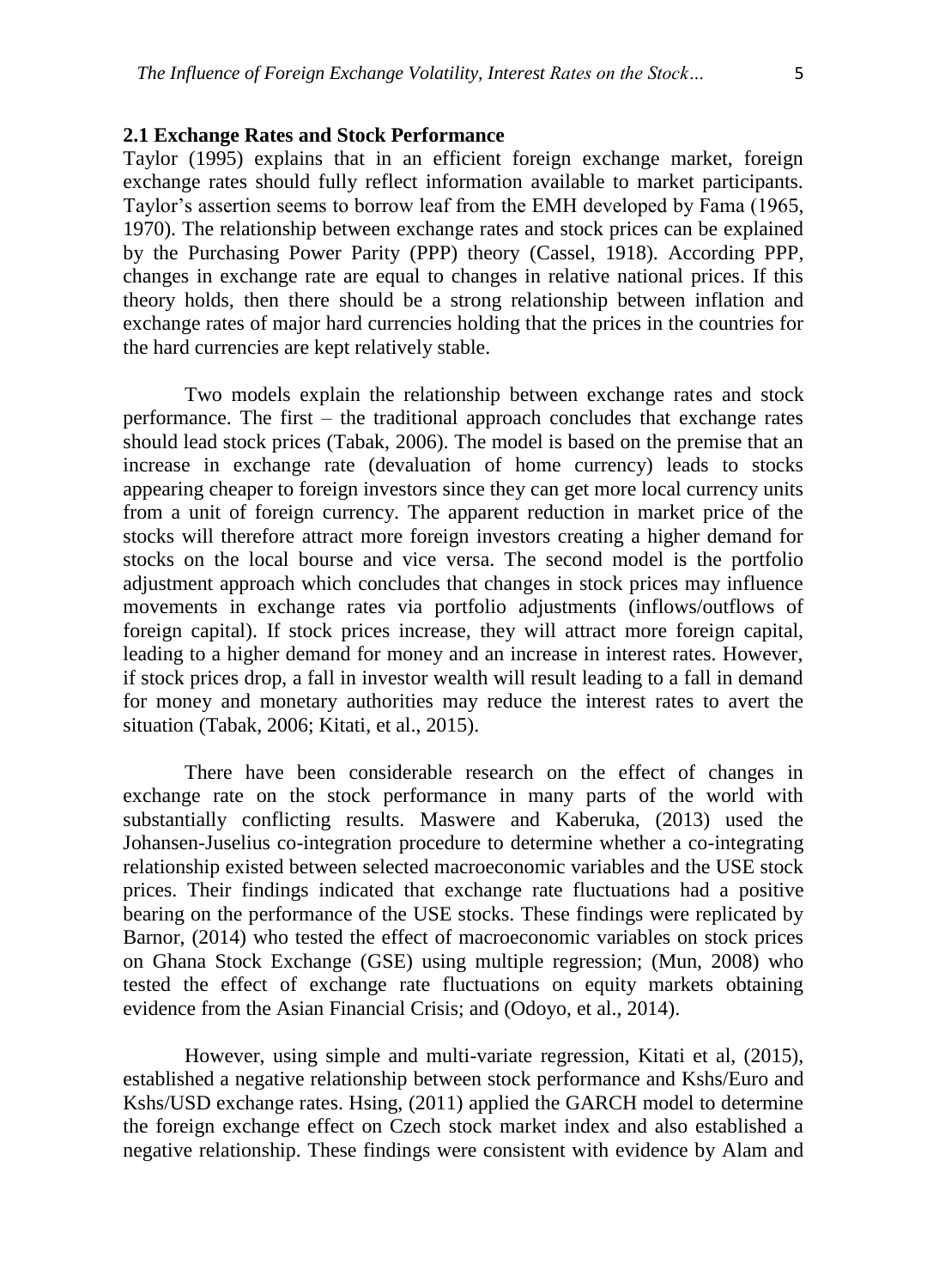Kashif, (2014) on Istanbul Stock Exchange; Kuwornu and Owusu-Nantwi, (2011) on the GSE; Menike, (2006) on Sri Lankan Stock Market; and Zohaib, et al. (2012) on the KSE-100 index, although studies by Naik and Padhi, (2012) on the National Stock Exchange of India, Kutty, (2010), and Mlambo et al., (2013), on the JSE, found the relationship to be insignificant.

Interestingly, evidence by Bello, (2013) on the effect of foreign exchange rates on stock markets of four of the trading partners of the US is not consistent across the four partners. The study evidence indicated that there was a significant negative association between the Japanese Yen and the US stock market; a significant positive bearing between the Euro and Pound Sterling; and the US stock market but the relationship was insignificant between Yuan and the US stock market.

In this study an examination of the impact of foreign exchange rates on the performance of stocks listed on the USE was explored using the following hypothesis.

Null hypothesis  $(H_o)$ : There is no association between stock market performance and foreign exchange rate.

*H1:*There is an association between stock market performance and foreign exchange rate.

#### **Interest Rates and Stock Performance**

The Efficient Market Hypothesis can used to illustrate the relationship between interest rates and stock performance. According to Fama (1965, 1970) in an efficient market, stock prices fully reflect all available information and therefore in such a market stocks will always trade at fair prices. Considering that investors have the option to invest in stocks (to earn capital gains or dividends), or debt (to earn interest), then a change in interest rates should be reflected in the prices of stocks.

A number of studies to examine the relationship between interest rates and stock performance have been conducted in different parts of the world consistently indicating a negative relationship. For example, Martinez-Moya et al., (2013)'s study on the impact on interest rate fluctuations on the Spanish stock prices indicate a remarkably negative degree of interest rate exposure with sizeable differences across industries. The study used a Haar á trous wavelet econometric procedure. Their conclusions, however, are based on a sample of selected firms across industries. Alam and Uddin, (2009), investigated the relationship between interest rate and stock prices in a number of developing and developed countries and also found the association negative and significant. Laichena and Obwogi, (2015) carried out similar research but based on East African Community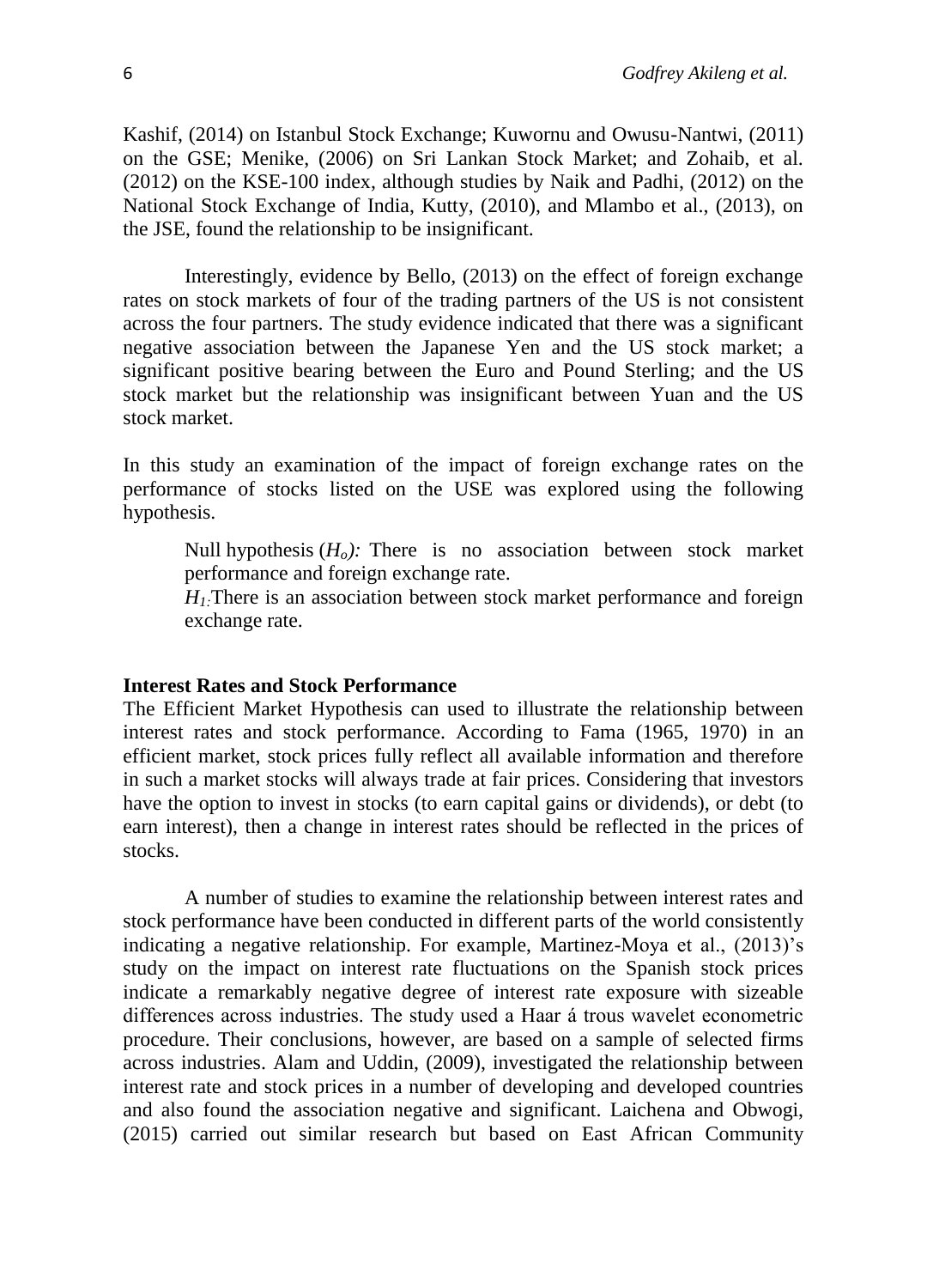countries virtually similar results. Other studies such as Amarasinghe, (2015) on the Colombo Stock Exchange also found that stock prices react negatively to increases in interest rate. Similar evidence is given by; (Hsing, 2011; Hsing, 2013; Humpe and MacMillan, 2007; Barnor, 2014; Quadir, 2012; Kitati, et al., 2015; and Maswere and Kaberuka , 2013). Despite consistency of results, studies such as Ouma and Muiru, (2014) using the OLS regression found the relationship between interest rates and the performance of the stocks listed on the NSE to be insignificant.

There are however, studies that indicate conflicting results. For example, Jawaid and Uihaq, (2012) concluded that the Pakistani stock market react positively to fluctuations in interest rate. Gregoriou, et al., (2009) conducted a study on the banking sector in UK and found the stock returns-interest rate-change relationship had changed to positive during the credit crunch.

In examining the relationship between interest rates and performance of stocks listed on the USE, the following hypotheses were tested:

Null hypothesis  $(H_0)$ : There is no association between stock market performance and interest rate.

*H1:* There is an association between stock market performance and interest rate.

## **3 Methodology**

We use times series monthly data for the sample period of 10 years (January 2005 to December 2014). This period was considered long enough to form a representative sample considering that the USE has only been in existence since 2003. The data set was transformed using logarithms so that the data could appear to more closely meet the assumptions of statistical inferences and improve the interpretability and appearance of graphs obtained using the data set. Since the purpose of this study was to establish whether foreign exchange rates and interest rates had an influence on the performance of listed stocks on the USE, we controlled for economic growth (GDP), Inflation rate, and Money Supply. This consistent with previous similar studies on the same market such as Maswere and Kaberuka, (2013).

The performance of stocks in Uganda Securities Exchange is the All Share Index (ALSI). The USE ALSI is used to make a general prediction about the performance of stocks in Uganda. This is consistent with the study of Maswere and Kaberuka, (2013) who investigated the determinants of stock market price on the USE over a rather a short window. In this this study we cover a long window of 10 years of 120 months observations. We argue that macroeconomic environment is not static but dynamic over time. Although this study's choice for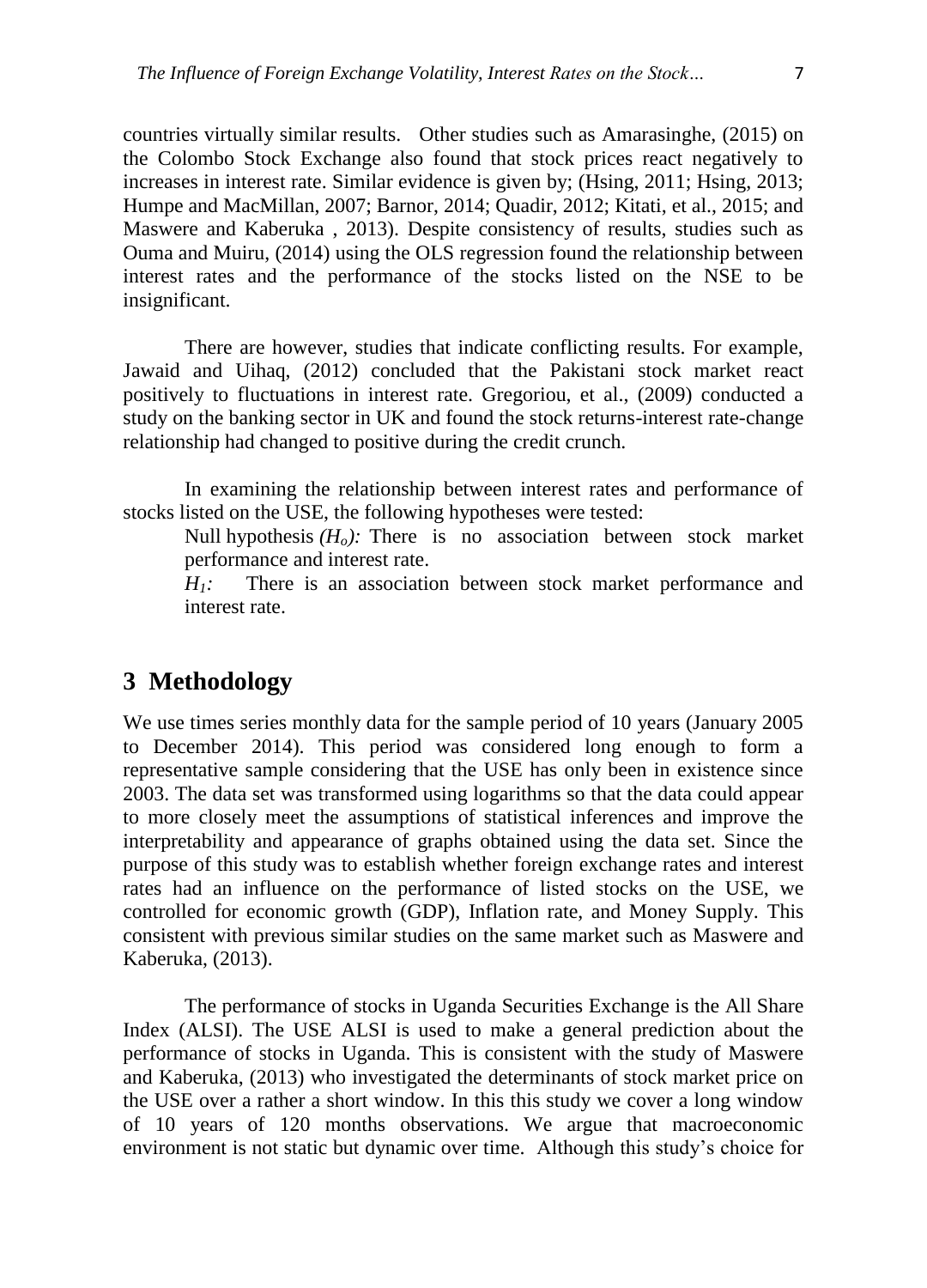independent variables is largely consistent with (Maswere and Kaberuka, 2013), the choice of proxies for the variables differs. For example, this study employed the monthly weighted average commercial bank lending rate for interest rate while (Maswere and Kaberuka, 2013) employed the 3-months Treasury Bills.

The study considered a sample period running from January 2005 to December 2014 for selected macroeconomic variables and stock market prices. This translates to 120 monthly observations. In selecting a large sample, the intention of the study was to increase the power of the test and hence reduce the possibility of a statistical type II error, thereby eliminating the chances of accepting a wrong null hypothesis. There are five local, eight cross-listed, and three international Companies listed on the USE (*See Table 1 below*). All crosslisted companies originate from Kenya which contributes 50% of the total listing on the bourse with the percentage listing higher than the local listing at 31.3%. However. One can argue that all international companies listed on the exchange operate in Uganda which explains why their International Securities Identification Numbers (ISINs) are local.

| Table 1: Description of Data |                    |                                                                                               |  |  |  |
|------------------------------|--------------------|-----------------------------------------------------------------------------------------------|--|--|--|
| <b>Name of Variables</b>     | <b>Symbol Used</b> | <b>Proxy Used</b>                                                                             |  |  |  |
| <b>Exchange Rate</b>         | ExR                | Monthly Average Inter-Bank Foreign<br>Exchange Rate: Uganda shillings per<br><b>US Dollar</b> |  |  |  |
| <b>Interest Rate</b>         | IntR               | Weighted Average Commercial Bank<br>Lending Rate                                              |  |  |  |
| Domestic<br>Gross<br>Product | GDP                | Annual GDP in Uganda shillings at<br>market prices taken and monthly<br>average               |  |  |  |
| <b>Inflation Rate</b><br>Inf |                    | Consumer Price Index, CPI: Base:<br>$2005/2006 = 100$                                         |  |  |  |
| Money Supply                 | $M_{S}$            | M2 measured in Local Currency Unit,<br>the Uganda shilling                                    |  |  |  |

Data on the study and exogenous variables was collected from the databases of different Uganda Government bodies and the World Bank.

The study employed theoretical modeling to investigate the effect of the selected macroeconomic factors on performance of shares listed on the USE.

Equation (3.1) below represents the model used to test the effect of changes foreign exchange rate on stock performance.

$$
SP = \alpha + \beta_1 F x R + \beta_2 GDP + \beta_3 MS + \beta_4 InfR + \epsilon \tag{3.1}
$$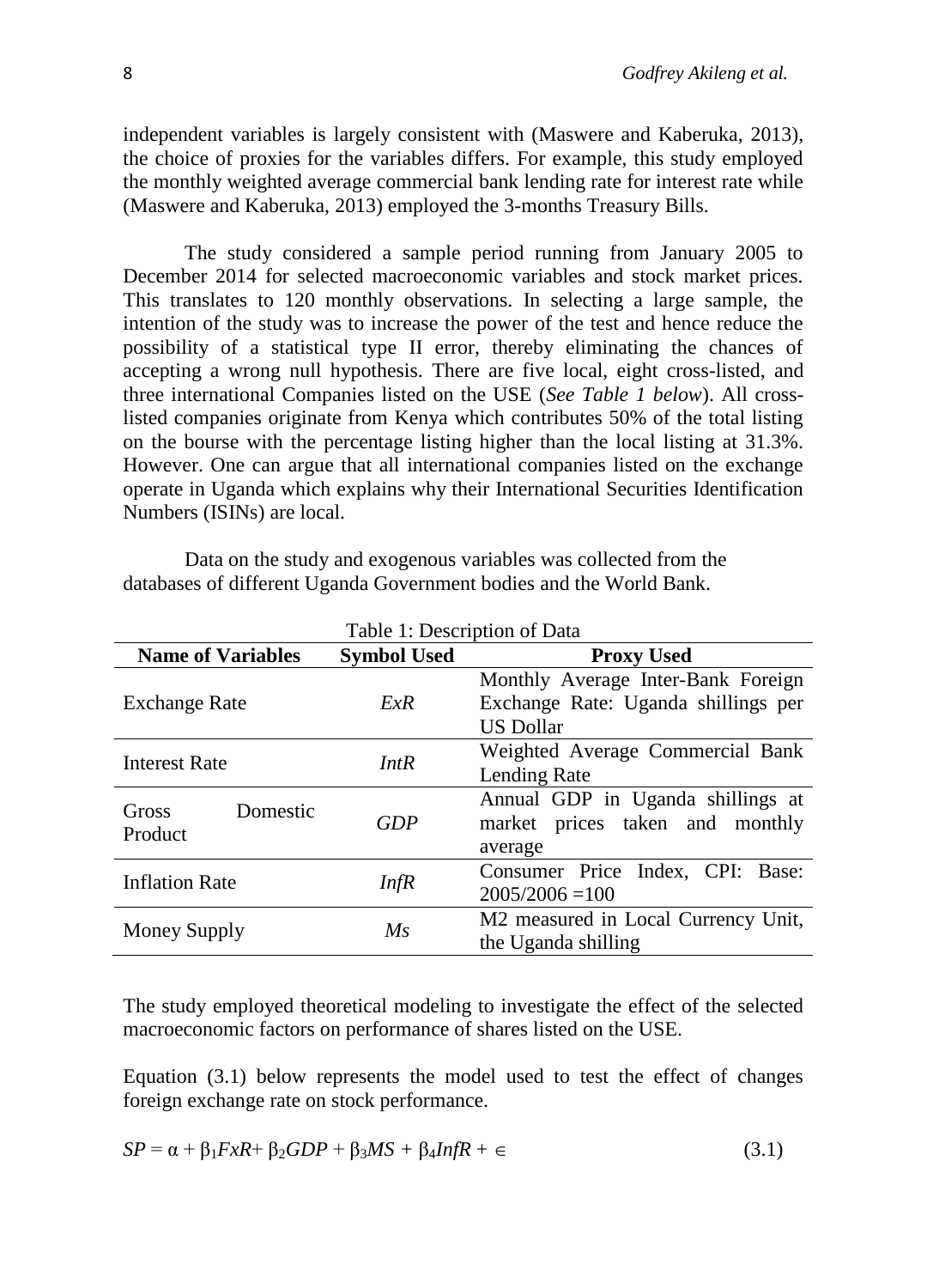Equation (3.2) below represents the model used to test the effect of changes in interest rate on stock performance.

$$
SP = \alpha + \beta_1 Int R + \beta_2 GDP + \beta_3 Ms + \beta_4 Inf R + \epsilon \tag{3.2}
$$

Equation (3.3) below represents the model used to test the combined effect of changes in foreign exchange rate and changes in interest rate on stock performance.

$$
SP = \alpha + \beta_1 F x R + \beta_2 Int R + \beta_3 GDP + \beta_4 MS + \beta_5 Inf R + \epsilon \tag{3.3}
$$

Where:

*SP* measures the variability of stock price index indicating performance of stocks; the data set will consist of monthly observations of the average stock price index for the USE ALSI.

*FxR* is foreign exchange rate Ushs/USD

*IntR* is Weighted Average Commercial Bank Lending Rate as a proxy for interest rate

*GDP* is the Gross Domestic Product

*Ms* is M2 measurement of money supply

*InfR* is CPI as a proxy for headline inflation.

### **4 Results**

### **Descriptive Statistics**

Table 2 shows the descriptive statistics namely the mean, median, standard deviation, skewness, kurtosis and the minimum and maximum statistics for the variables.

|            | N   |          | Std.   |                            |                             |         |                            |          |
|------------|-----|----------|--------|----------------------------|-----------------------------|---------|----------------------------|----------|
|            |     | Mean     | Median |                            | Deviation Skewness Kurtosis |         | Min.                       | Max.     |
| <b>SP</b>  | 120 | 1,031.98 | 959.93 | 340.73                     | .78                         | $-.05$  | 386.51                     | 1,864.35 |
| <b>FxR</b> | 120 |          |        | 2,147.80 2,098.57 371.67   | .15                         |         | $-1.53$ 1,600.74 2,814.02  |          |
| IntR       | 120 | 21.21    | 20.61  | 2.43                       | 1.10                        | .49     | 17.89                      | 27.77    |
| <b>GDP</b> | 120 |          |        | 3,286.00 3,143.76 1,561.70 | .25                         |         | $-1.44$ 1,337.55 5,710.24  |          |
| InfR       | 120 | 151.13   | 144.21 | 42.50                      | .28                         | $-1.43$ | 93.57                      | 218.49   |
| Ms         | 120 |          |        | 5,807.54 5,313.93 2,749.01 | .18                         |         | $-1.36$ 2,054.44 11,081.07 |          |

Table 2: Descriptive Statistics of the variables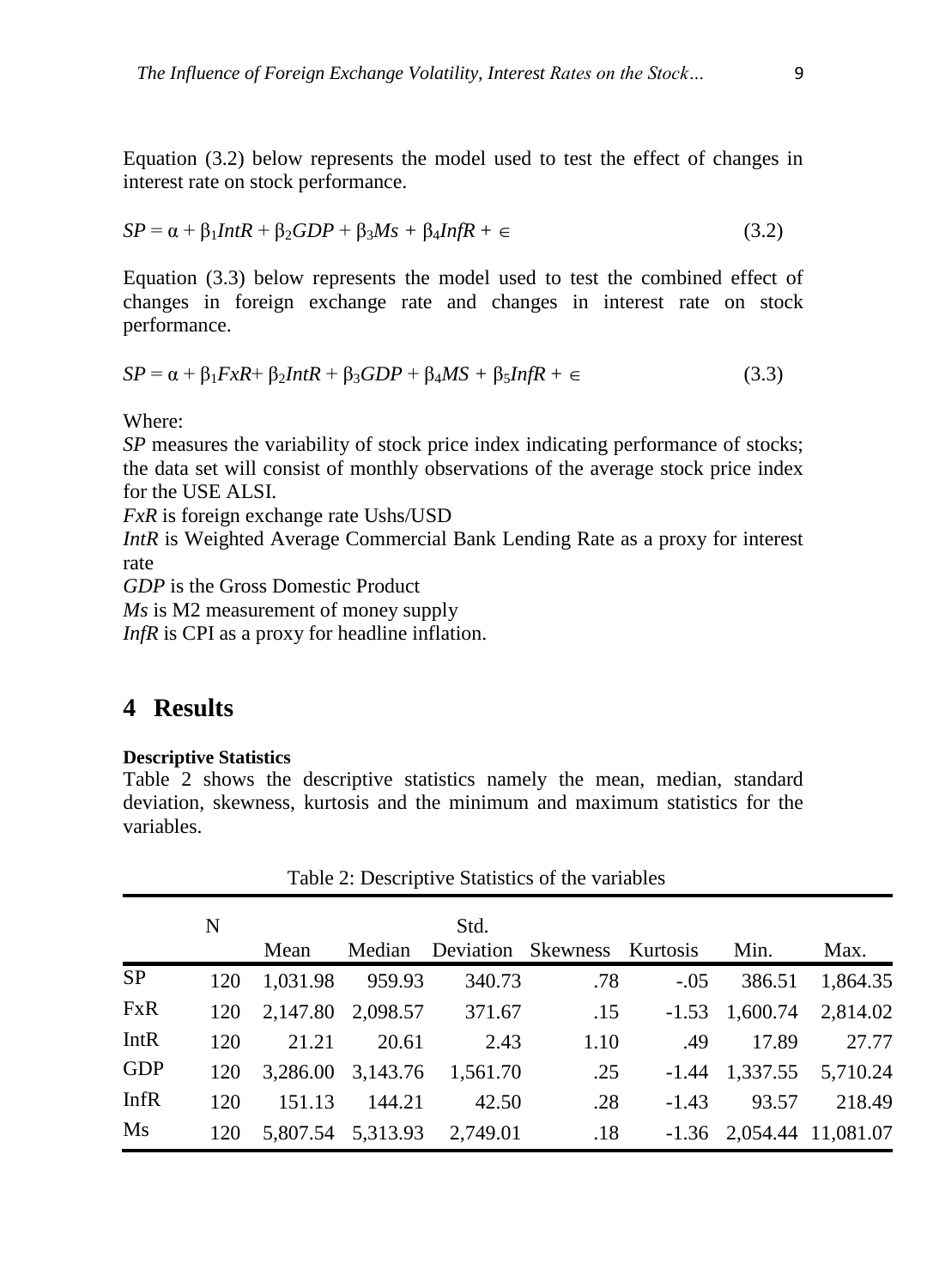- a. Dependent Variable: Log10(SP)
- SP = Stock Performance; Uganda Security Exchange All Share Index
- GDP = Gross Domestic Product at current prices expressed in billions of Uganda shillings
- Inf $R =$ Consumer Price Index; Base:  $2005/2006 = 100$
- FxR = Foreign Exchange Rate; Uganda Shillings per US dollar
- IntR = Interest Rate; Weighted Average Commercial Bank Lending Rate
- $Ms = Money$  Supply; M2 measured in Uganda shillings

The descriptive statistics shown in Table 3 indicate that the mean statistics of variables (*SP, FxR, IntR, GDP, InfR, and Ms)* were 1,031.977, 2,147.796, 21.213, 3,285.997, 151.132, and 5,807.537 for USE ALSI, foreign exchange rate, interest rate, GDP, inflation rate, and money supply respectively for the 120 observations considered in this study. A comparison of the means with the medians of the respective variables (959.93, 2,098.57, 20.61, 3,143.76, 144.21 and 5,313.93 for *SP*, *FxR, IntR, GDP, InfR,* and *Ms* respectively*)* indicates that the mean lies relatively close to median. This implies that the distributions are not clustered round one end of the data set indicating the data sets are fairly normally distributed.

The standard deviations of variables were 340.73, 371.67, 2.43, 1,561.70, 42.50, and 2,749.01 for *SP, FxR, IntR, GDP, InfR, and Ms* respectively. it is clear that the standard deviations of foreign exchange rates, interest rates and inflation rates are relatively low indicating that the data does not spread over a wide range of values, and therefore does not vary greatly from the arithmetic means while the standard deviations of the other variables (*SP, GDP*, and *Ms*) are high indicating that the datasets spread over a wide range of values, and therefore vary greatly from the arithmetic means.

#### **Data Trends**

The patterns of the study data is provided to enable the reader observe the general picture in the movement of variables for the period under study.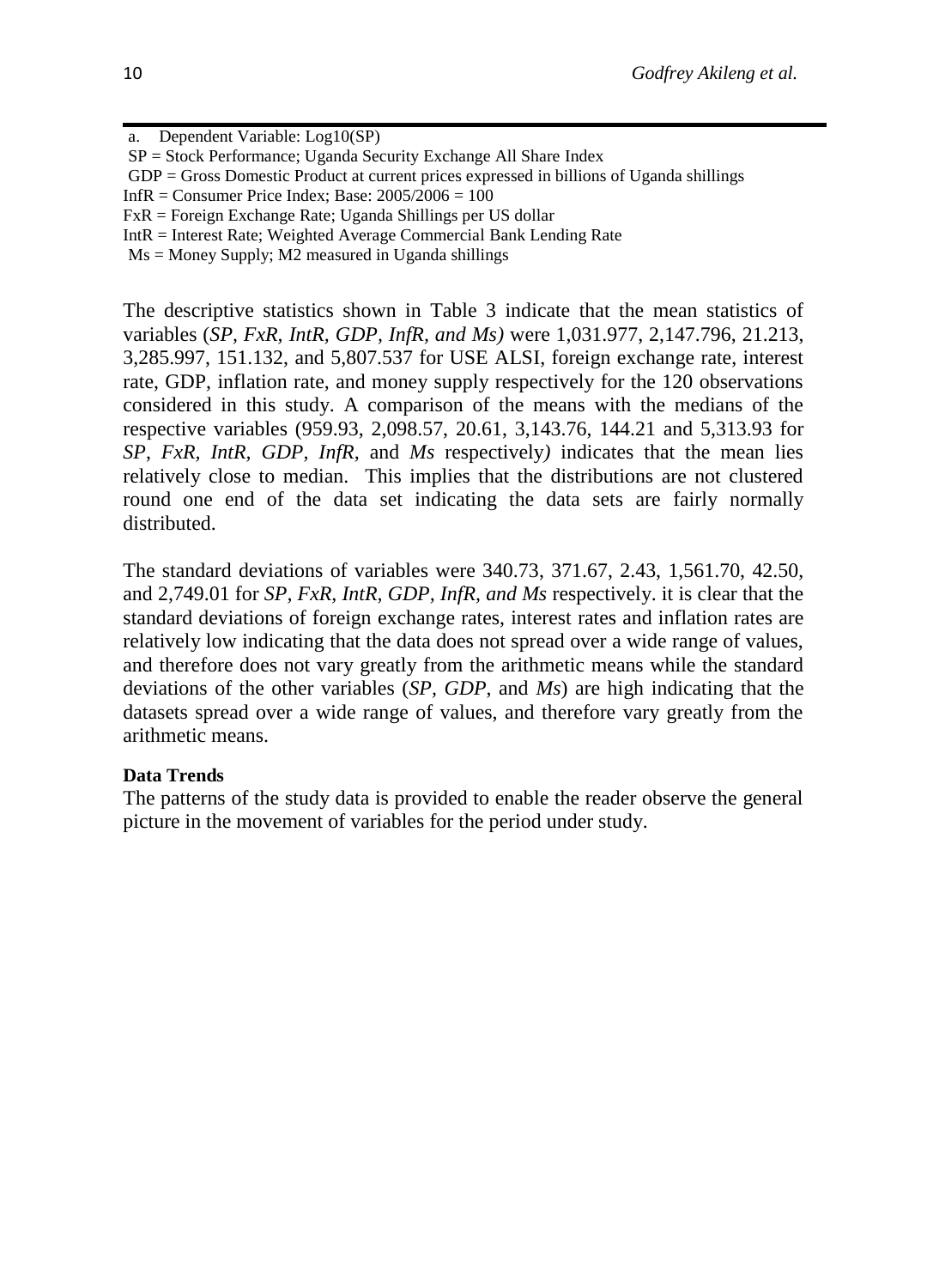

Figure 1: Trends of USE Stock Performance

The performance of stocks on the USE has generally been upward sloping with slumps in performances noticeable between 2009 and 2010 and the last half on 2011 spreading through the first half of 2012 as shown above. The index has generally been a star performer compared to other African exchanges; for example in 2010 the USE was ranked the best performing exchange in Sub-Saharan Africa and in 2014 the USE ALSI registered a gain of 27.63% a performance that exceeded that most of African's big players such as the JSE, the GSE and the MADEX. The USE's star performance has been linked to a host of incentives including investment capital allowances, and an export promotion incentive including a 10 year income tax break according to *The Mail and Guardian Africa.*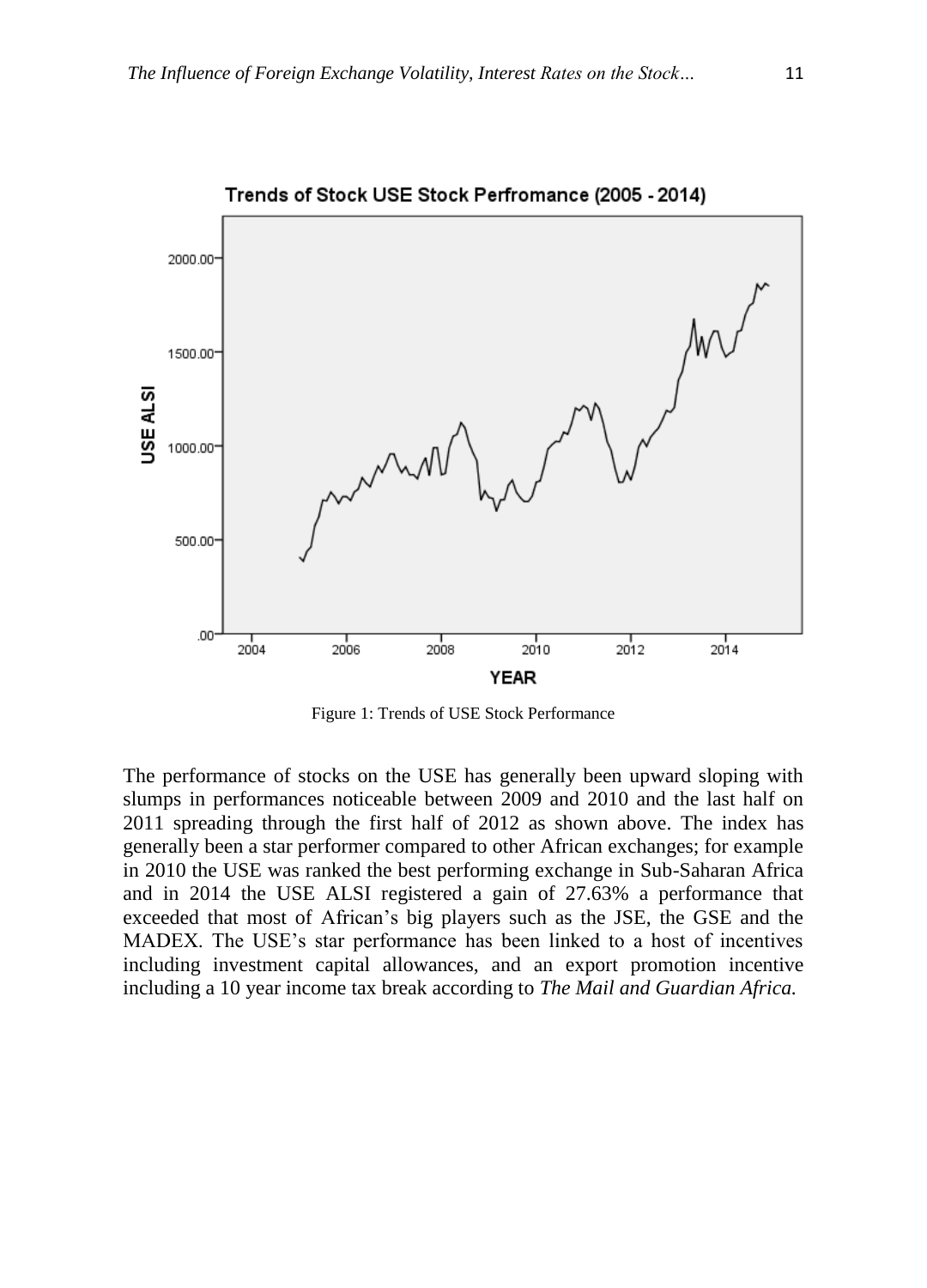

Figure 2: Trends in Foreign Exchange rate movements

The Line graph above shows trends in foreign exchange movements Ushs./USD over the study period. It can be observed that there was a sharp upward movement in foreign exchange rate over the period of study with only noticeable falls in the last half of 2007 through the first half of 2008, towards the end of 2009 and beginning of 2010 and at the end of 2011. This indicates a sharp loss of value of the Uganda shilling against the United States Dollar over the period of study. The depreciation of the shilling against major foreign currencies has consistently been explained by analysts and BoU as resulting from unfavorable balance of payment. For example, the rapid depreciation of the Uganda shilling against the US. Dollar was explained by BoU to have affected many emerging economies and frontier market due a fall in prices of export commodity prices *(*Ggobi, The Sunrise, July 10, 2015*)*.

The depreciation of the Uganda shilling may have two opposing implications; (1) to foreign investors, the stocks listed in Uganda shillings may look cheaper and therefore fetch higher returns (*ceteris paribus*), and hence attract more foreign buyers and; (2) it may signal a volatile economy with a propensity to discourage investment on the Ugandan bourse.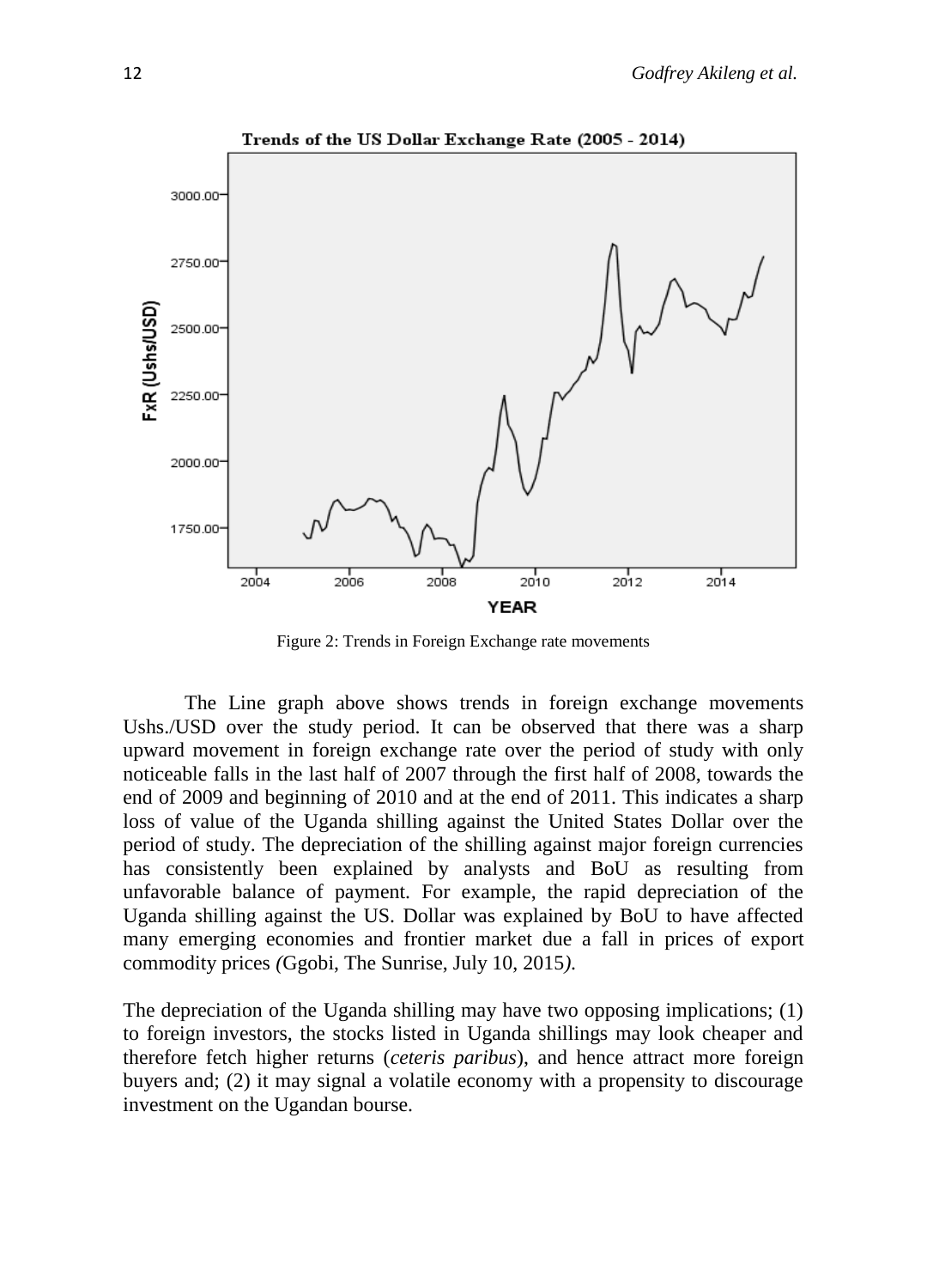

Figure 3: Trends of Commercial Bank Lending Rates

Figure above shows the trends in the Weighted Average Commercial Bank Lending Rate as a proxy for interest rate. The trend shows high volatility of the interest rates for all months under study although due to a sharp rise towards the end of 2011 and a sharp decline between December 2012 and January 2013, the variation is more noticeable during the year 2012. Uganda's Commercial Bank Lending rates are the highest in the East African region averaging 23% by September 2013 (*The New Vision, Friday 6th September, 2013*) compared to Kenya-17%, Rwanda and Burundi-20%, and Tanzania-21%. In addition, the interest rates have been highly volatile with the minimum rate during the period under study being 17.89% and the highest being 27.77% a range of almost 10%. The high volatility of the interest rates implies high risk of investment in Uganda and according to the CAPM; Sharpe, (1964) investors will require a risk premium for taking on extra risk implying that the price of investment assets will be negatively affected.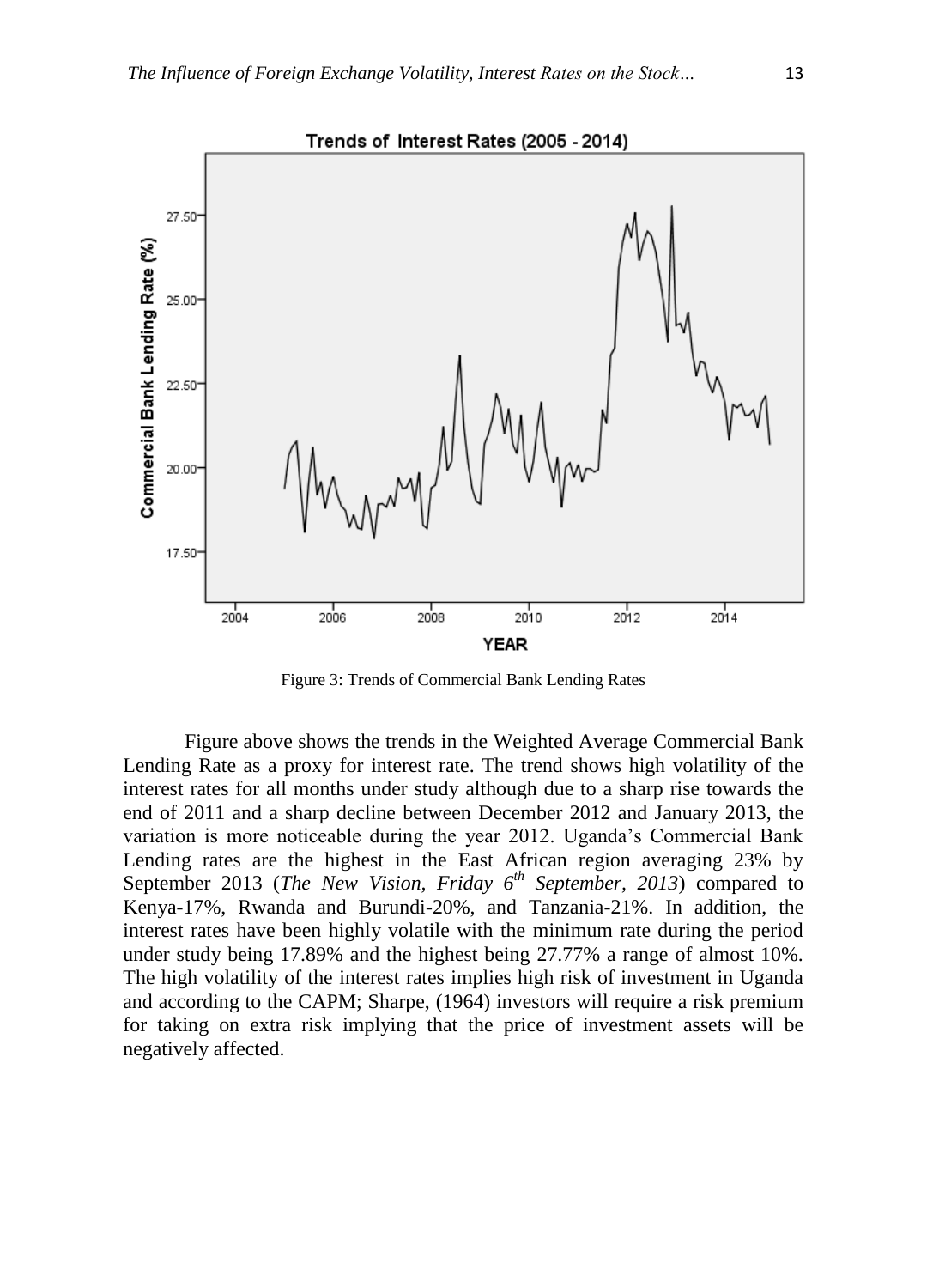

Figure 4: Trends of GDP at Current Prices

The trend of the annual GDP as shown in the figure above has been generally upward sloping moving from Ugshs.1, 337.55 billion in 2004 to Ushs.5, 710.24 billion in 2014 with annual figures moving in one direction. This indicates continuous economic growth during the period under study. Uganda's GDP growth rate is the  $46<sup>th</sup>$  best in the world basing on 2013 estimates according to the CIA World Fact Book. Given stability of the general price levels, a growth in GDP indicates economic growth. Continuous economic growth instils confidence in investors to continue investing in the securities with the likely implication of growing returns of the securities listed on the bourse. Despite the growth, however, Uganda's GDP still ranks  $104<sup>th</sup>$  of the world economies – lower than Tanzania  $(91<sup>st</sup>)$  and Kenya  $(72<sup>nd</sup>)$  although its ranking is higher than that of Democratic Republic of Congo  $(114<sup>th</sup>)$ , Rwanda  $(144<sup>th</sup>)$  and Burundi  $(173<sup>rd</sup>)$ .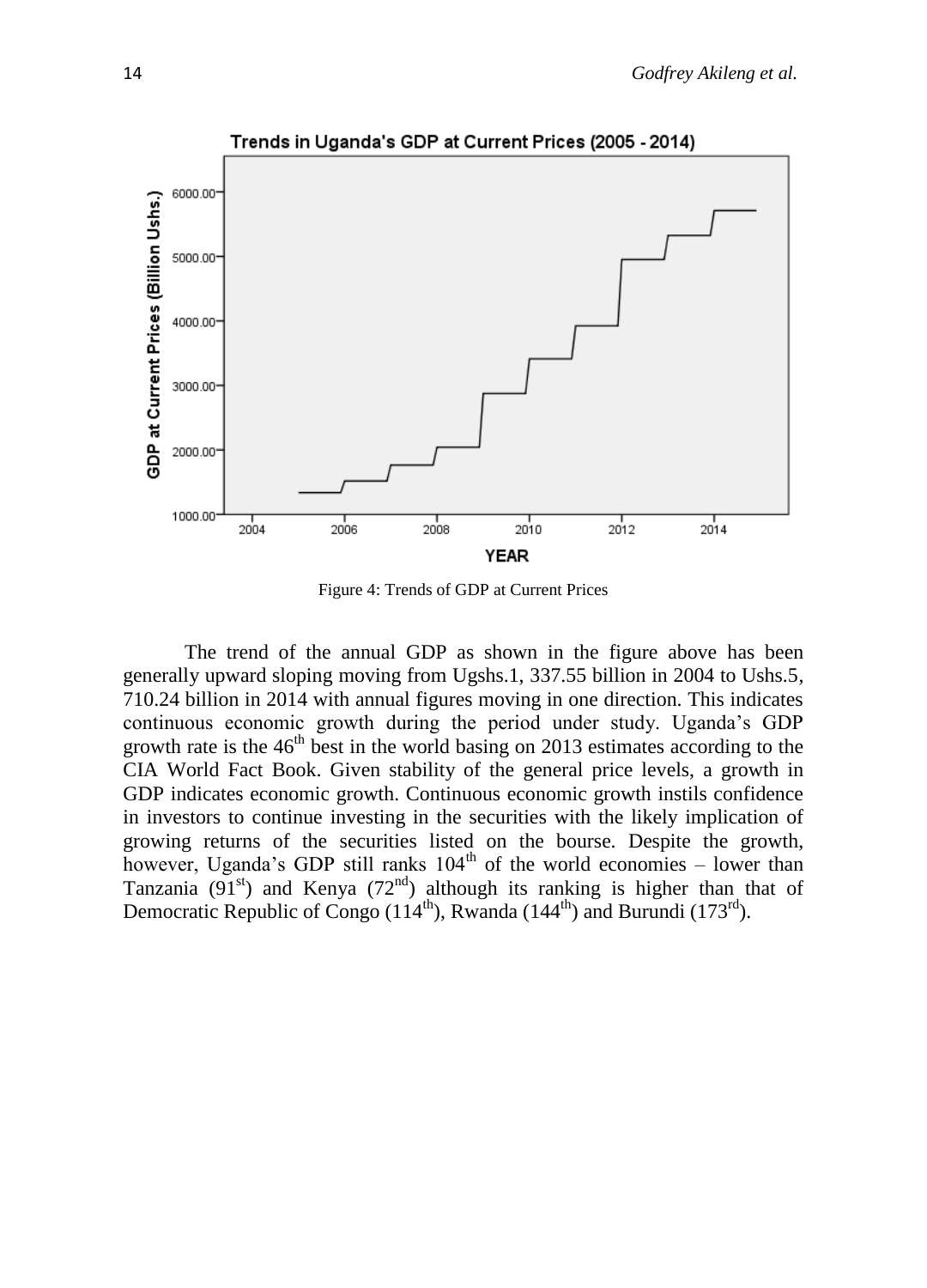

Figure 5: CPI Trends 2005 -2014

The figure above indicates that the inflation rate as measured by headline CPI has been on the rise during the period under study with no major reductions during the period. The rise in inflation impacts the market sentiments. Interest rates rise and hence borrowing becomes costly both from the market and financial institutions. Therefore, the valuations of capital-intensive companies and sectors come under pressure as their margins decrease due to the higher interest burden.



Figure 6: Trends in money supply (M2)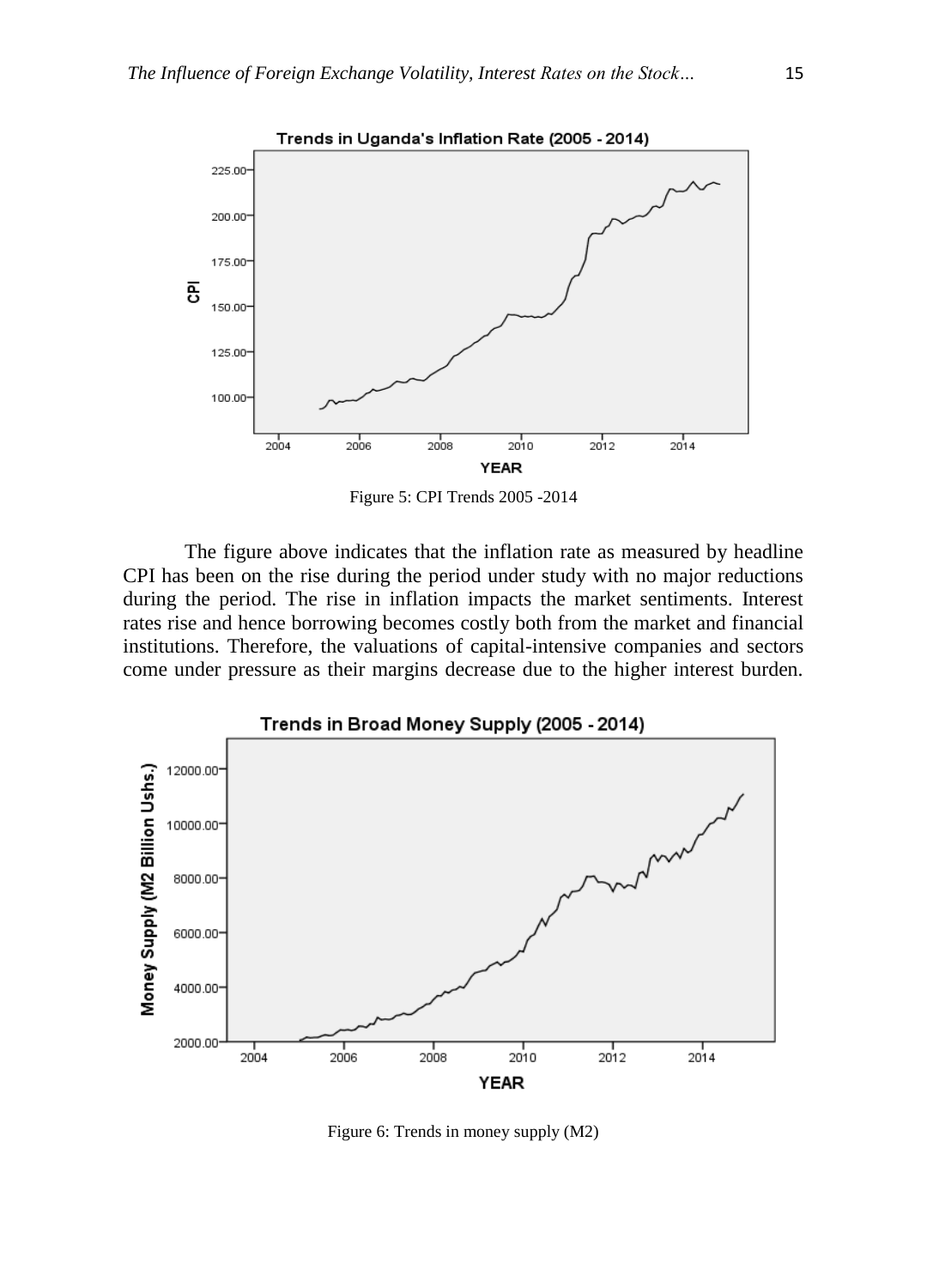The figure above indicates that the money supply measured using M2 has been on the rise during the period under study with no major drops during the period. According to Schwartz (2012), in a buoyant economy, increasing money supply will cause stock market prices to rise and firms will issue equity and debt. If the money supply continues to expand, prices begin to rise, especially if output growth reaches capacity limits. As the public begins to expect inflation, lenders insist on higher interest rates to offset an expected decline in purchasing power over the life of their loans. In short, increasing money supply is expected to increase both interest rates and prices of securities.

| Table 3: OLS Regression Results |             |             |                                |            |      |                              |          |          |      |
|---------------------------------|-------------|-------------|--------------------------------|------------|------|------------------------------|----------|----------|------|
|                                 |             |             | Unstandardized<br>Coefficients |            |      | Standardized<br>Coefficients |          |          |      |
| Model                           |             |             | B                              | Std. Error |      | Beta                         | T        | Sig.     |      |
| 3.1                             | (Constant)  |             | 2.134                          | .596       |      |                              | 3.582    | .001     |      |
|                                 | Log10(GDP)  |             | $-.556$                        | .273       |      | $-.878$                      | $-2.034$ | .044     |      |
|                                 | Log10(nfR)  |             | .919                           | .387       |      | .800                         | 2.378    | .019     |      |
|                                 | Log10(Ms)   |             | .704                           | .212       |      | 1.138                        | 3.316    | .001     |      |
|                                 | Log10(FxR)  |             | $-.546$                        | .267       |      | $-.291$                      | $-2.044$ | .043     |      |
|                                 | 3.2         | (Constant)  |                                | 1.980      | .226 |                              |          | 8.758    | .000 |
|                                 |             | Log10(GDP)  |                                | $-.344$    | .247 |                              | $-.543$  | $-1.391$ | .167 |
|                                 |             | Log10(nfR)  |                                | 1.694      | .373 |                              | 1.474    | 4.542    | .000 |
|                                 |             | Log10(Ms)   |                                | .125       | .212 |                              | .202     | .589     | .557 |
|                                 |             | Log10(intR) |                                | $-1.453$   | .247 |                              | $-.487$  | $-5.876$ | .000 |
| 3.3                             | (Constant)  |             | 3.146                          | .549       |      |                              | 5.733    | .000     |      |
|                                 | Log10(GDP)  |             | $-.299$                        | .243       |      | $-.472$                      | $-1.228$ | .222     |      |
|                                 | Log10(nfR)  |             | 1.884                          | .375       |      | 1.639                        | 5.023    | .000     |      |
|                                 | Log10(Ms)   |             | .144                           | .208       |      | .233                         | .694     | .489     |      |
|                                 | Log10(FxR)  |             | $-.543$                        | .234       |      | $-.290$                      | $-2.323$ | .022     |      |
|                                 | Log10(intR) |             | $-1.452$                       | .243       |      | $-487$                       | $-5.984$ | .000     |      |

#### **Regression Test Results**

b. Dependent Variable: Log10(SP)

SP = Stock Performance; Uganda Security Exchange All Share Index

GDP = Gross Domestic Product at current prices expressed in billions of Uganda shillings

Inf $R =$ Consumer Price Index; Base:  $2005/2006 = 100$ 

FxR = Foreign Exchange Rate; Uganda Shillings per US dollar

IntR = Interest Rate; Weighted Average Commercial Bank Lending Rate

 $Ms = Money$  Supply;  $M2$  measured in Uganda shillings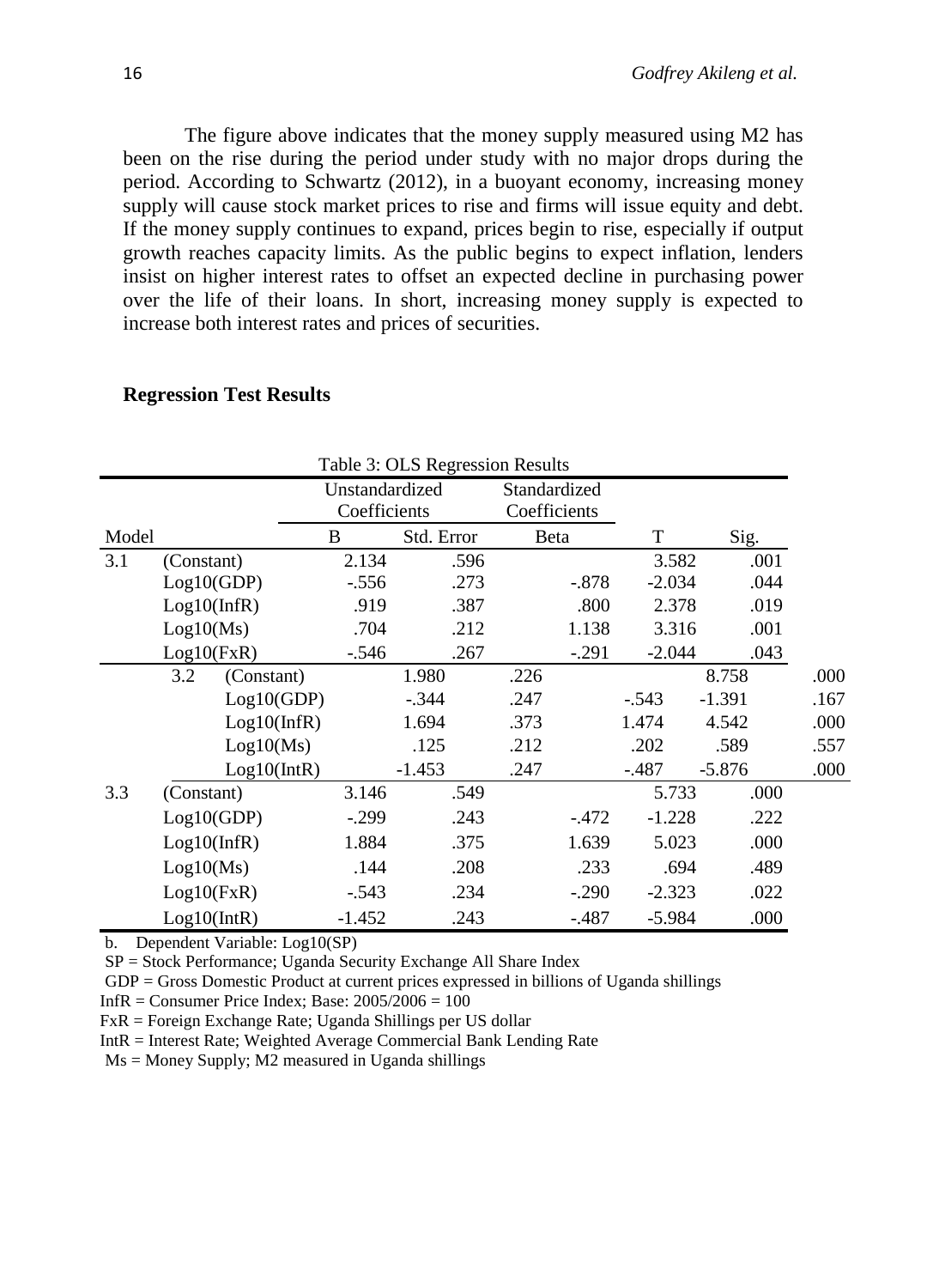*H0*: At least 1 of the predictor variables does not have predictive capability of stock performance in the presence of other predictor variables.

*H1*: All predictor variables have predictive capability of stock performance in the presence other predictor variables.

In model 3.1, the p-values for the coefficients of Log10 (*FxR*) are less than 0.05 significant. The unstandardized and standardized β-coefficients lead to the regression equations (4.1) and (4.2) respectively for predicting stock performance:

*Log10 (SP)* = 2.134 – 0.556 *Log10 (GDP)* + 0.919 *Log10 (InfR)* + 0.704 *Log10*   $(Ms) - 0.546 Log 10 (FxR) + \epsilon$  (4.1)

*Log10 (SP)* = 0.800 *Log10 (InfR)* + 1.138 *Log10 (Ms)* – 0.878 *Log10 (GDP)* –  $0.291$   $Log10$   $(FxR) + \epsilon$  (4.2)

Similarly, in model 3.2,  $Log10 (IntR)$  are both  $\langle 0.05$  and are therefore significant.The unstandardized and the standardized coefficients lead to the regression equations (4.3) and (4.4) respectively for predicting stock performance:

$$
Log10 (SP) = 1.980 + 1.694 Log10 (InfR) - 1.453 Log10 (InfR) + \epsilon
$$
 (4.3)  

$$
Log10 (SP) = 1.474 Log10 (InfR) - 0.487 Log10 (InfR) + \epsilon
$$
 (4.4)

The findings in model 3.3 confirm the findings in model 3.1 and model 3.2. This implies that the predictor variables that are of value in the fitted model of explaining the variability in stock performance are (*Log10 (FxR*), and (*Log10 (IntR*).

#### **Foreign exchange rate and stock performance**

The findings of this study on the relationship between foreign exchange rate and stock performance are consistent with Maswere and Kaberuka, (2013); Alam and Kashif, (2014); Kitati et al, (2015); and Kuwornu and Owusu-Nantwi, (2011) who find a negative relationship between foreign exchange rate and stock prices on the Istanbul Stock Exchange and, Ghana Stock Exchange respectively. However, the findings are not consistent with the findings of Barnor, (2014); and Kuwornu and Owusu-Nantwi, (2011) on the Ghana Stock Exchange; who find the relationship to be positive; and the findings of Naik and Padhi, (2012); and Mlambo, Maredza, and Sibanda, (2013), on the National Stock Exchange of India and Johannesburg Stock Exchange respectively, who find the relationship to be insignificant. These findings are also consistent with known facts about the USE. According to *(The Daily Monitor, Monday July 6 2015)*, the USE is dominated by foreign investors with about 71 percent of the dividends declared by Companies listed on the exchange by October, 2014 being due to foreign investors. Given this datum,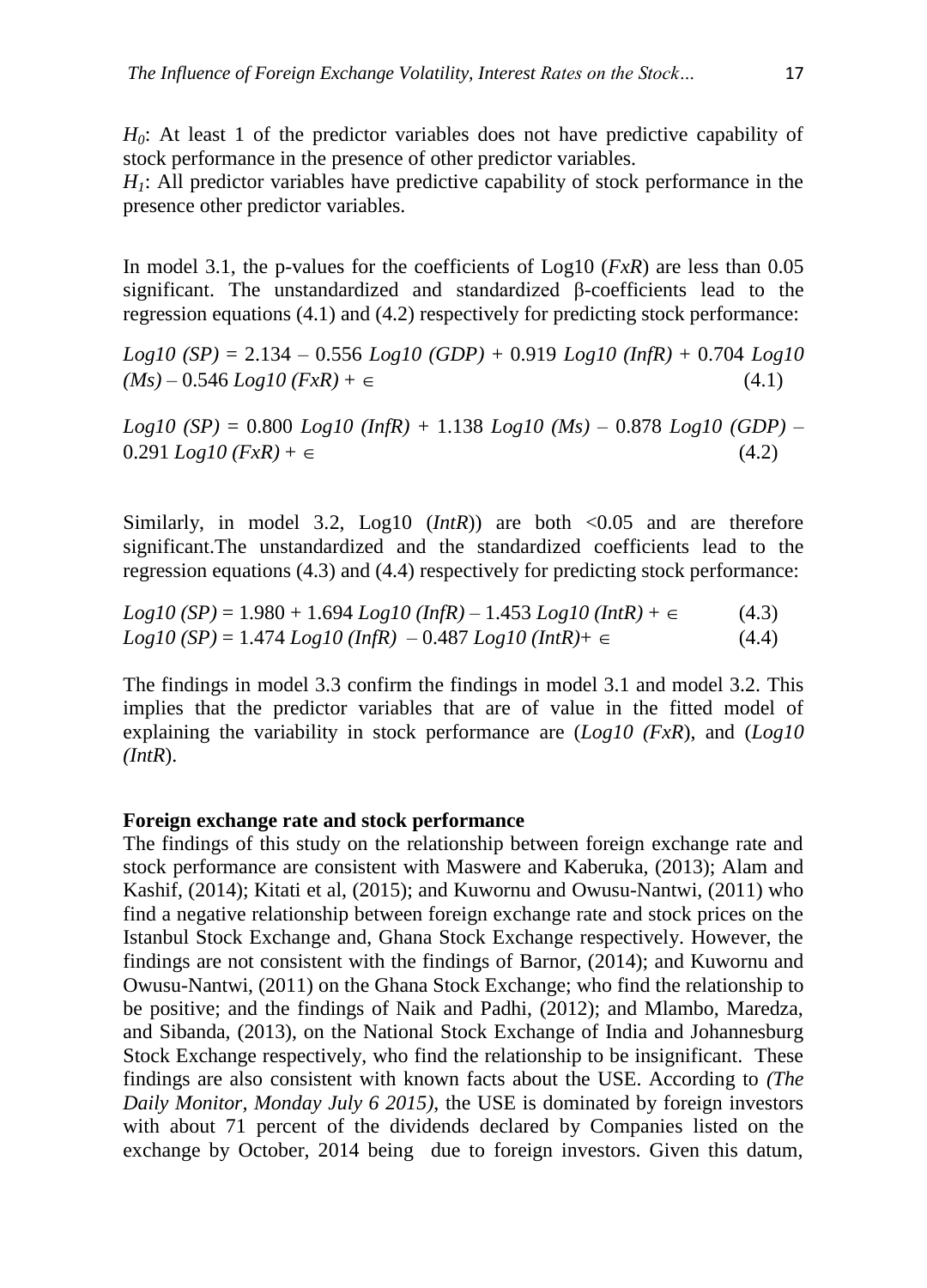foreign exchange fluctuations would be expected to impact highly of the performance of the bourse. Again applying the price theory, when the Uganda shilling depreciates against major hard currencies, foreign investors will be attracted to invest on the USE (*ceteris paribus*). The influx of foreign investment will cause a rise in the prices of the stocks in short-run but in the longer-run the price will decline due to diminishing returns on investment. On another note, the shrinkage in prices of the stocks on the USE may be related to the risk averse nature of investors as suggested by (Markowitz, 1952). A rise in foreign exchange rate may send a signal of economic unrest in the country scaring off investors and thereby forcing the prices of stocks to move downwards.

### **Interest rate and stock performance**

This study used the Commercial Bank Lending Rate as a proxy for interest rate. This is because it is one of the major sources of business finance in Uganda, (Kasekende and Opondo, 2003). As posited by Martinez-Moya et al., (2013) interest rate changes are broadly recognized as a major source of uncertainty. Being a source of uncertainty therefore makes interest rate fluctuations a good candidate for impactors on stock performance. The findings of this study show a significant relationship between interest rate and stock performance. The relationship between interest rate and stock performance we find to be negative implying that the two variables move in the opposite directions.

These results are consistent with the Efficiency Market Hypothesis which indicates that movements in stock prices should reflect all available information assuming investors are rational and markets are efficient. The findings of this study are consistent with Maswere and Kaberuka, (2013) and similar studies elsewhere in Africa (*e.g.* Barnor, 2014;. Quadir, 2012; and Ouma et al, et al, 2015) and the rest of the world (*e.g.* Hsing, 2011; Hsing, 2013; Humpe and MacMillan, 2007; Amarasinghe, 2015; Perera, 2016). However, Jawaid and Uihaq, (2012) found that the Pakistani stock market react positively to fluctuations in interest rate.

The study results are also consistent with known economic logic of price theory and Markowitz, (1952). When the price of a commodity rises suppliers will be (*ceteris paribus*) willing to supply more of that commodity and less of the substitute commodity. Consequently, when interest rate rises, suppliers of investment finance would channel their investment to loan investment and fewer would investment in equity forcing the prices of stocks to fall. According to MPT, the price of a risky asset will adjust so that the ratios in the tangency portfolio are the same as the ratios in which the risky assets are supplied to the market (i.e. relative supplies will equal relative demands).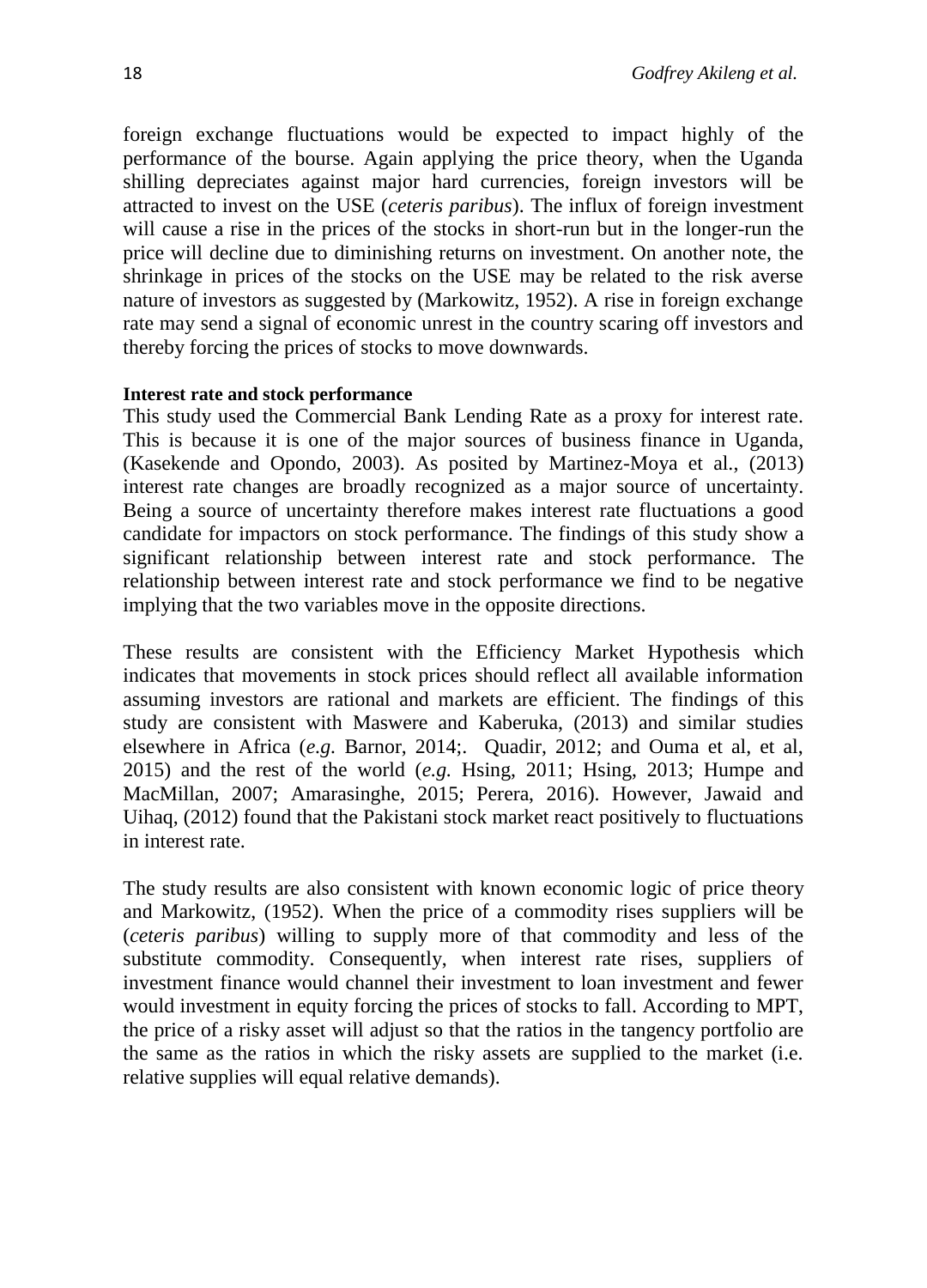# **5 Conclusion and Implications of the Study**

The stock exchange operates in the macroeconomic environment and as concluded in this study, its performance is influenced by macroeconomic factors. Prior studies have used different macroeconomic variables and employed different methodological approaches in order to ascertain the relationship between macroeconomic variables and the performance of stock markets. For example, (Maswere and Kaberuka, 2013) employed the Johansen-Juselius cointegration procedure to determine the long-run relationship between the prices of stocks listed of the USE and macroeconomic variables namely; inflation, interest rate, money supply, and real effective exchange rate while (Kitati et al, 2015) employed correlation and regression analyses to determine relationship (whether positive or negative) and extent of influence of the predictor variable on prices of stocks listed on the Nairobi Stock Exchange and studied macroeconomic variables namely; inflation rate, foreign exchange rate and interest rate.

The findings of this study have some important policy implications. First, both interest rate and foreign exchange movements contain some significant information to forecast stock market performance. Second, regulatory bodies such as Bank of Uganda and Capital Markets Authority government can make important contributions towards the development of the Uganda Securities Exchange (USE). Finally, investors can predict the performance of their investment on the USE by observing the patterns of movements of macroeconomic variables.

### **References**

- [1] G. Akileng, "Market Valuation of Accounting Earnings; Review of Evidence and Methodological Issues", *Research Journal of Finance and Accounting* 222-1697 (Paper) ISSN 2222-2847 (Online) Vol.5, No.24, (2014).
- [2] P.Agalega and S. Antwi, "The Impact of Macroeconomic Variables on Gross Domestic Product: Empirical Evidence from Ghana", *Canadian Center of Science and Education-International Business Research;* Vol. 6, No. 5 (2013).
- [3] M. Alam and G.S Uddin, "Relationship between Interest Rate and Stock Price: Emperical Evidence from Developed and Developing Countries, *International Journal of Business and Management,* Vol.4, No.3, (2009) pp. 43-51
- [4] Z, Alam and Kashif R. "Time Series Analysis of the Relationship between Macroeconomic Factors and the Stock Market Returns in Pakistan", *Journal of Yasar University*, Vol.9.No.36, (2014),pp 6364 – 6369.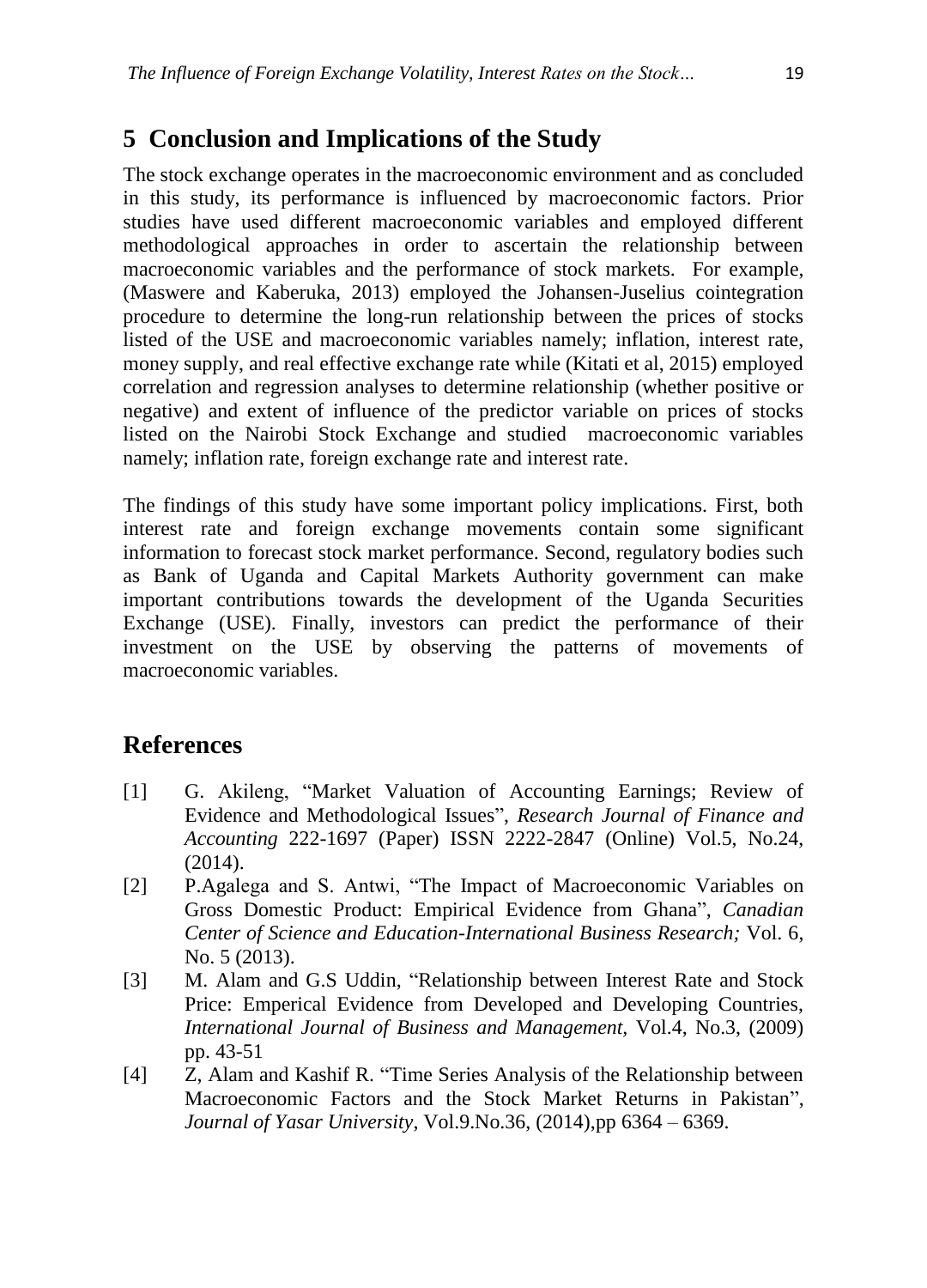- [5] A.A.M.D., Amarasinghe, "Dynamic Relationship between Interest Rate and Stock Price: Empirical Evidence from Colombo Stock Exchange", *International Journal of Business and Social Science,* Vol. No.6 Issue 4 (2015).
- [6] B. Ames.,W Brown.,S Devarajan and A, Izquierdo, "Macroeconomic and Sectoral Approaches", *World Bank* (2002)*.*
- [7] A. A Anisan and A.O., Olufisayo, "Stock Market Development and Economic Growth: Evidence from Seven Sub-Sahara African Countries", *Journal of Economics and Business,* Vol No. 61, Issue 2, (2009), pp. 162- 171.
- [8] Anna J. Schwartz. "Money Supply." "The Concise Encyclopedia of Economics*". Library of Economics and Liberty* (2016).
- [9] M. A., Babatunde, and M.I., Shuaibu, "Money Supply, Inflation and Economic Growth in Nigeria", *Asian-African Journal of Economics and Econometrics,* Vol.11, No.1 (2011), pp. 147-163.
- [10] A.S. Bakare, "An Empirical study of the Determinants of money supply growth and its effects on inflation rate in Nigeria", *Journal of Research in International Business and Management* (ISSN: 2251-0028) Vol. 1. No 5, (2011) pp. 124-129
- [11] C. Barnor, , "The Effect of Macroeconomic Variables on Stock Market Returns in Ghana (2000-2013)", *Walden University ScholarWorks,* (2014) *13.*
- [12] Bank of Uganda, State of the Economy (2015).
- [13] Bank of Uganda, Monetary policy (2015)
- [14] P. Bagus, D. Howden, and A. Gabriel, "Causes and Consequences of Inflation", *Business and Society Review* Vol. 119, No. (4) (2014), 497-517.
- [15] G. Bekaert and E. Engstrom, "Inflation and the Stock Market: Understanding the 'Fed Model," *Journal of Monetary Economics* (2009)
- [16] Z., Bello, "The Association Between Exchange Rates and Stock Returns", *Investment Management and Financial Innovations,* Vol. 10, Issue 3 (2013).
- [17] S. Bolboacă and L. Jäntschi, "Pearson versus Spearman, Kendall's Tau Correlation Analysis on Structure-Activity Relationships of Biologic Active Compounds", *Leonardo Journal of Sciences* (2006),pp. 179-200
- [18] C. Bozkurt, "Money, Inflation & Growth Relationship: The Turkish Case", *International Journal of Economics and Financial Issues,* Vol.4, No. 2, (2014) pp.309-322.
- [19] A. Byrne, and M. Brooks, "Behavioural Finance: Theories and Evidence", *The Research Foundation of CFA Institute Literature Review* (2008)
- [20] J. Y Campbell and T., Vuolteenaho T, Inflation Illusion and Stock Prices, Nber Working Paper Series. (2004).
- [21] J. Cariole and M. Goujon M, (2013), Measuring Macroeconomic Instability: A Critical Survey Illustrated with Export Series, *Journal of Economic Surveys,* Vol. No.29, Issue 1, (Online)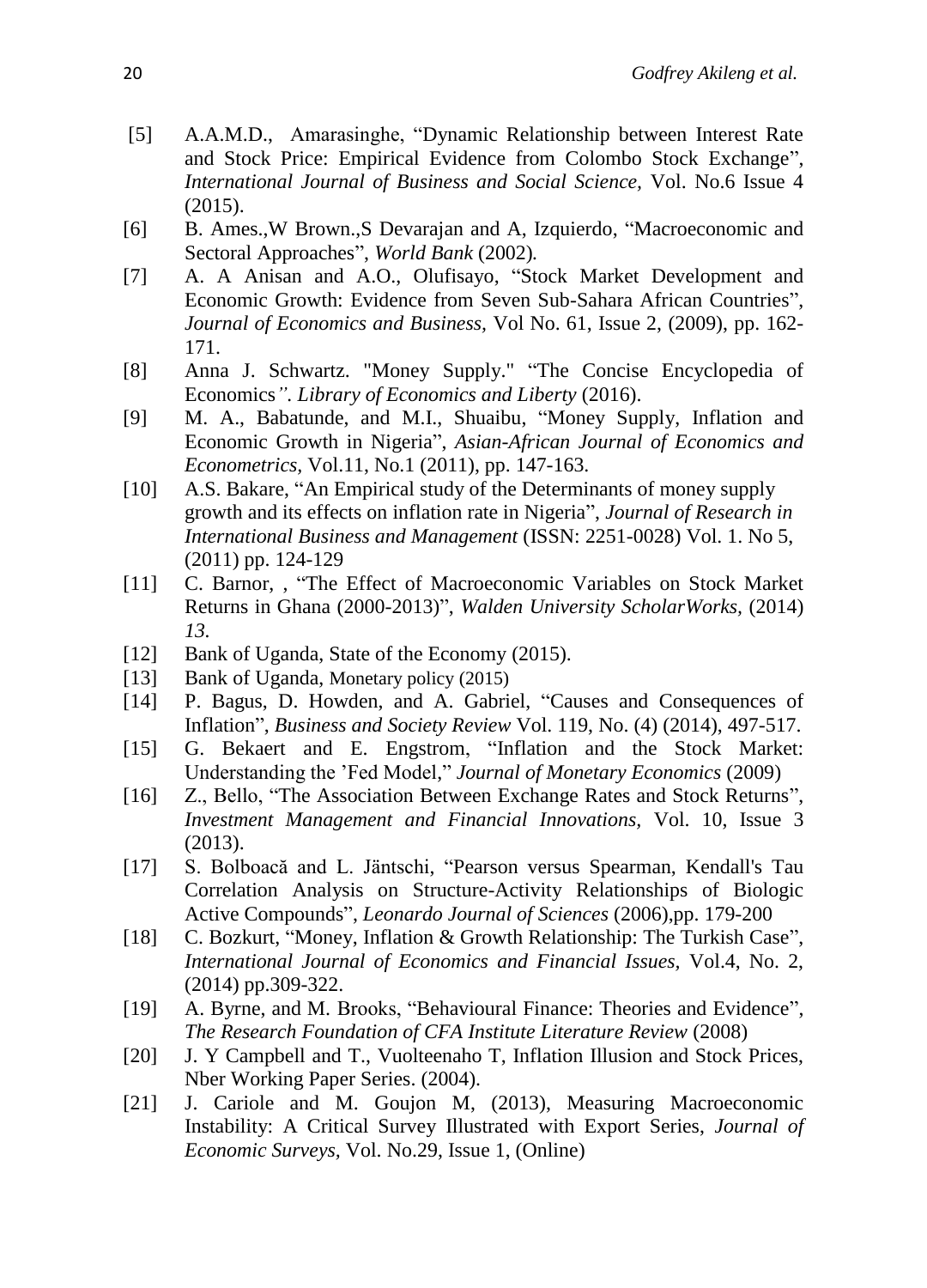- [22] G. Cassel, "The Theory of Social Economy", *T. Fisher Unwin Ltd., Vol.1,* (1918)*.*
- [23] A. Cencini and S. Rossi, "Economic and Financial Crises"; A New Macroeconomic Analysis; Palgrave MacMillan, (2015),
- [24] A.L. Chan, "Impacts of Crude Oil Price & Money Supply on Stock Price: The Case of Malaysia", *Research Gate* (2014)
- [25] L. DeCarlo, "On the Meaning and Use of Kurtosis", *Psychological Methods,* Vol. 2 No.3, (1997), pp 292-307.
- [26] Diaz-Gimenez and Kirkby, "Illustrating the Quantity Theory of Money in the United States and in Three Model Economies", (2013).
- [27] V. Djordjević, "Testing in Multiple Regression Analysis", *Facta Universitatis: Economics and Organization* Vol. 1, No 10, 2002, pp. 25 - 29, (2002).
- [28] D.P Doane and Seward L. E, "Measuring Skewness: A Forgotten Statistic", *Journal of Statistics Education, Vol.19, No.2* (2011).
- [29] C. F. Dormann, "Collinearity: a Review of methods to deal with it and a simulation study evaluating their performance", *Wiley & Sons, Inc.,* Vol. 36, No.1,  $(2013)$  pp:  $27 - 46$ .
- [30] W.C. Dudley and R.G., Hubbard R.G., "How Capital Markets Enhance Economic Performance and Facilitate Job Creation", *Global Markets Institute Goldman Sachs* Vol.23 No.4, (2004) pp. 401-410.
- [31] D.N. Dwivedi, "Macroeconomics: Theory and Policy", *Tata McGraw Hill Education Private Limited,* New Delhi, India (2010).
- [32] *ECB Monthly Bulletin*, (2011).
- [33] M.Egerer and E. Langmantel, and M. Zimmer M. "Regional Assessment of Global Change Impacts," – The Project GLOWA - Danube, Springer International Publishing (2016)
- [34] Evans, "The Supply-Side Effects of Economic Policy", *Kluwer.Nijhoff Publishing* (1981)
- [35] E.F. Fama (1970), Efficient Capital Markets, A Review of Theory and Empirical Work, *Journal of Finance,* Vol. 25, p 383 – 417
- [36] E.F Fama, "Stock Returns, Real Activity, Inflation and Money", *The American Economic Review* Vol. 71, No. 4, (1981) pp. 545-565
- [37] Fortune Business Magazine (2015),
- [38] G.D Gason "Testing Statistical Assumptions", *Statistical Associates Publishing: Blue Book Series* (2012).
- [39] D. R. Gay, "Effect of Macroeconomic Variables on Stock Market Returns for Four Emerging Economies": Brazil, Russia, India, and China, *International Business & Economics Research Journal, 4 – 6* (2008).
- [40] A. Ghasemi and S. Zahediasl, "Normality Tests for Statistical Analysis: A Guide for Non-Statisticians", *International of Endocrinology & Metabolism* 10(2), (2012) 486-9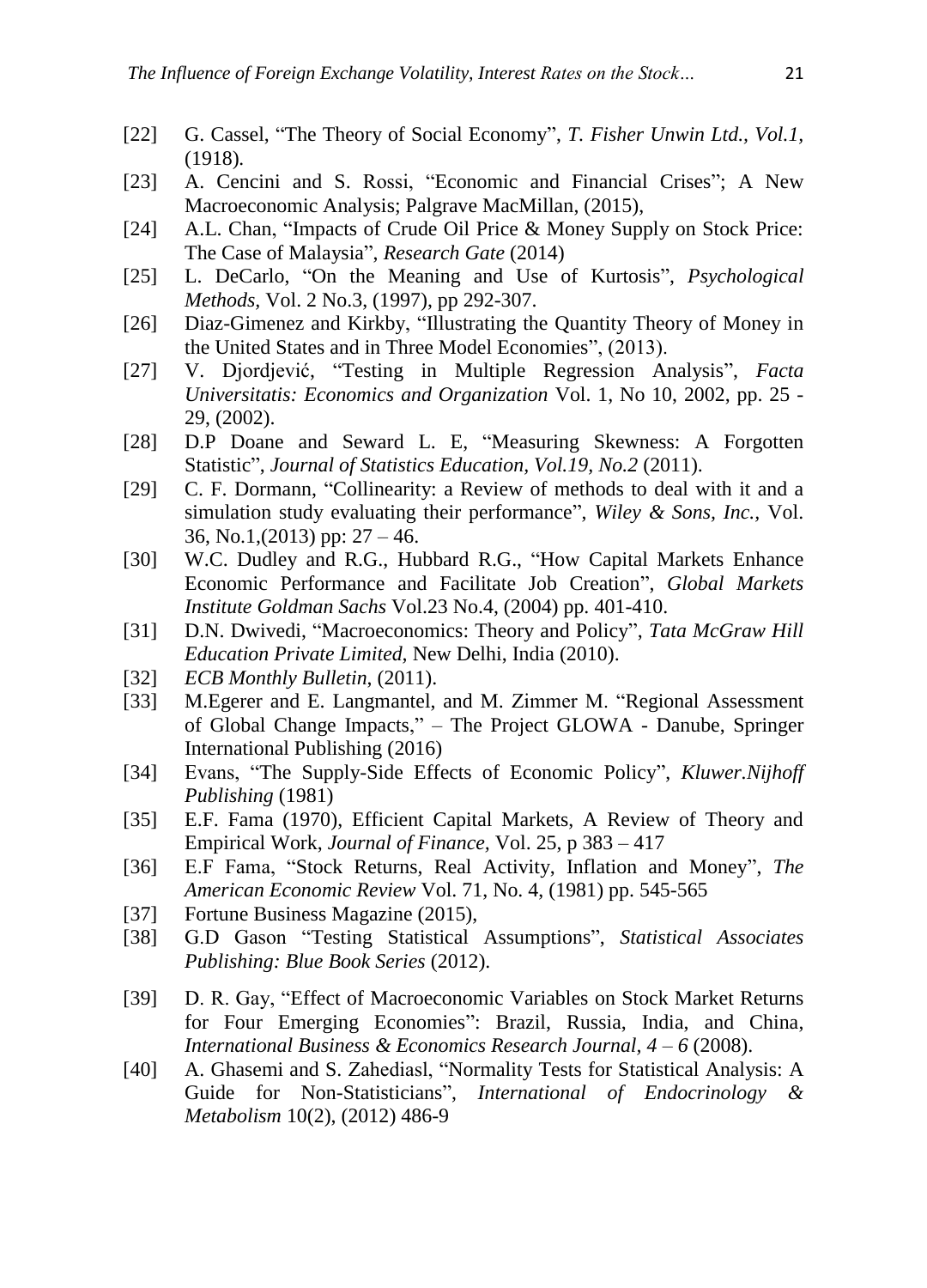- [41] R. Gottwald, "The Relationship among Stock Prices, Inflation and Money Supply in the United States, *Vedecký časopis FINANČNÉ TRHY, Bratislava* (2015)
- [42] A. Gregoriou., Kontonikas A., R. MacDonald and A. Montagnoli, "Monetary Policy Shocks and Stock Returns: Evidence from the British Market"; *Swiss Society for Financial Market Research* (2009).
- [43] P.Gwilym, "Heteroscedasticity: Testing and Correcting in SPSS", (2002).
- [44] P. Howells P., "The Money Supply in Macroeconomics"*, Nova Science Publishers, (2010)*
- [45] Y. Hsing., "Effects of Macroeconomic Variables on the Stock Market: The Case of the Czech Republic", *Theoretical and Applied Economics* Vol.18 (2011), No. 7(560), pp. 53-64 (2011)
- [46] Y. Hsing., "Impacts of Macroeconomic Variables on The Stock Market in Slovakia and Policy Implications", *Economics & Economy*, Vol. 1, No. 1 (2013), 7-16
- [47] A.Humpe and P. MacMillan, "Can macroeconomic variables explain long term stock market movements? A comparison of the US and Japan, *Centre for Dynamic) Macroeconomic Analysis Working Paper Series,* (2011) – 15.
- [48] Iassahaku, Ustarz, and Domanban, "Macroeconomic Variables and Stock Market Returns in Ghana: Any Causal Link"? *Asian Economic and Financial Review,* 3(8) (2013):1044-1062.
- [49] S.T. Jawaid and A. Ui Haq, (2012), "Effects of interest rate, exchange rate and their volatilities on stock prices: evidence from banking industry of Pakistan", *Theoretical and Applied Economics* Vol. 19 (2012), No. 8(573), pp. 153-166
- [50] E. Kaffu and P. Rippey, "Lessons from Ugandan Money Lenders", (2003).
- [51] L. Kasekende and H. Opondo H., "Financing Small and Medium –Scale Enterprises (SMEs): Uganda's Experience", *Bank of Uganda* (2003).
- [52] U. Kibria., Y.Mehmood., M. Kamran., M.A.Usman., R. Perveen and M. Sajid, "The Impact of Macroeconomic Variables on Stock Market Returns": A Case of Pakistan, *Research Journal of Management Sciences* Vol. 3 (2014) (8),  $4-6$
- [53] Kiplinger's Personal Finance Magazine, "The Basics of Investing in Stocks". (2005)
- [54] E. Kirui., N.H.W Wawire., P.O Onono, "Macroeconomic Variables, Volatility and Stock Market Returns: A Case of Nairobi Securities Exchange, Kenya"; *International Journal of Economics and Finance*; Vol. 6, No. 8; (2014).
- [55] E. Kitati, Z. Evusa, and H. Maithya, "Effect of Macro-Economic Variables on Stock Market Prices for the Companies Quoted on the Nairobi Securities Exchange in Kenya", *International Journal of Sciences: Basic and Applied Research (*2015*), 237.*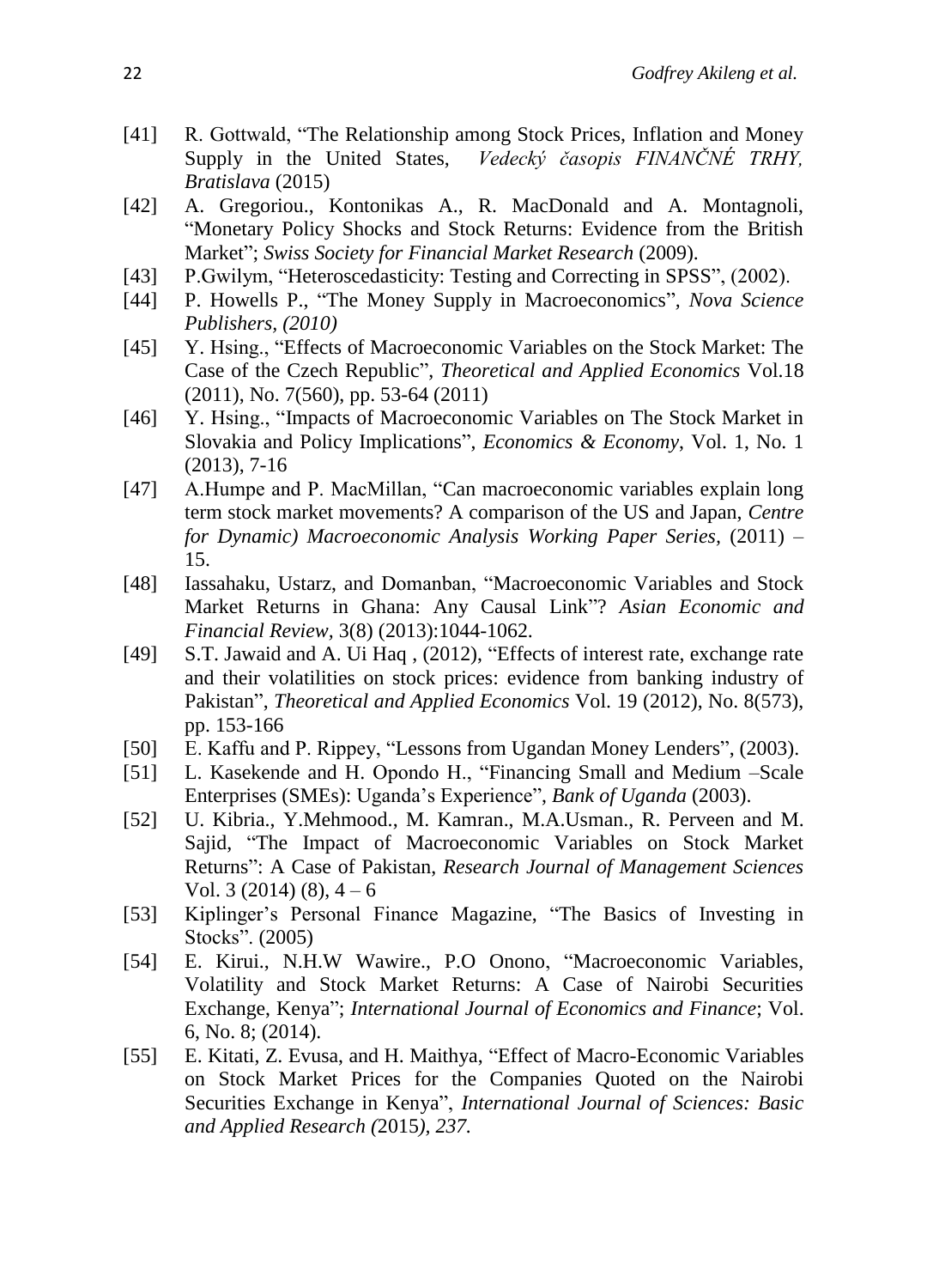- [56] G. Kutty., The Relationship between Exchange Rates And Stock Prices: The Case Of Mexico, *North American Journal of Finance and Banking Research* Vol. 4. (2010), No. 4.
- [57] J.K.M Kuwornu and V. Owusu-Nantwi, "Macroeconomic Variables and Stock Market Returns: Full Information Maximum Likelihood Estimation", *Research Journal of Finance and Accounting, Vol* 2, No 4, (2011).
- [58] K. E Laichena and T.N Obwogi "Effects of Macroeconomic Variables on Stock Returns in the East African Community Stock Exchange Market", *International Journal of Education and Research* Vol. 3 No. 10,(2015) pp. 305 -
- [59] S.M.Lalonde, "Transforming Variables to Normality and Linearity When, How, Why and Why Not's", *SAS Global Forum 2012-Statistics and Data Analysis* (2012),
- [60] P. Lopez, "A New Keynesian Q Theory and the Link between Inflation and the Stock Market", *Banque de France* (2012).
- [61] C. Marinoiu, "A Ridge Regression Model of the Cracking Process", *BULETINUL UniversităŃii Petrol – Gaze din Ploiesti,* Vol. 16 No. 1.(2009).
- [62] H. Markowitz, "Portfolio Selection", *The Journal of Finance, The Journal of American Finance Association* Vol.7 Issue No.1, pp 77 – 91(1952).
- [63] P.Martinez-Moya., R. Ferrer-Lapena., F.Escribano-Sotos., (2009), Relationship between Interest rate changes and Stock returns in Spain: A wavelet-based approach. *Department of Economics and Finance Working Papers, Universidad De Castilla-La Macnha.*
- [64] B. Maskay., "Analyzing the Effect of Change in Money Supply on Stock Prices", *The Park Place Economist,* Vol 15 (2007)
- [65] C.Maswere and W. Kaberuka., "Determinants of Stock Market Price on the Uganda Securities Exchange", *International Journal of Advanced Research,* Vol 1, Issue No.4,(2013) pp. 360–377.
- [66] J. Mawejje., "Exchange Rate Depreciations Indicate Weak Economic Fundamentals", *MSCI Barra Research Bulletin,(2015)*
- [67] C.F. Mela, "The impact of collinearity on regression analysis: the asymmetric effect of negative and positive correlations, *Routledge",:* 
	- *Applied Economic 34,(2002) pp: 667-677*
- [68] L.M.C.S Menike., "The Effect of Macroeconomic Variables on Stock Prices in Emerging Sri Lankan Stock Market", *Sabaragamuwa University, Belihuloya*, Vol 6, (2006) No.1, pp 50 - 67
- [69] M. Mensah, V. Awunyo ., and E.W. Sey, "Challenges and Prospects of the Ghana Stock Exchange, Developing Country Studies, Vol 2, No.10, (2012).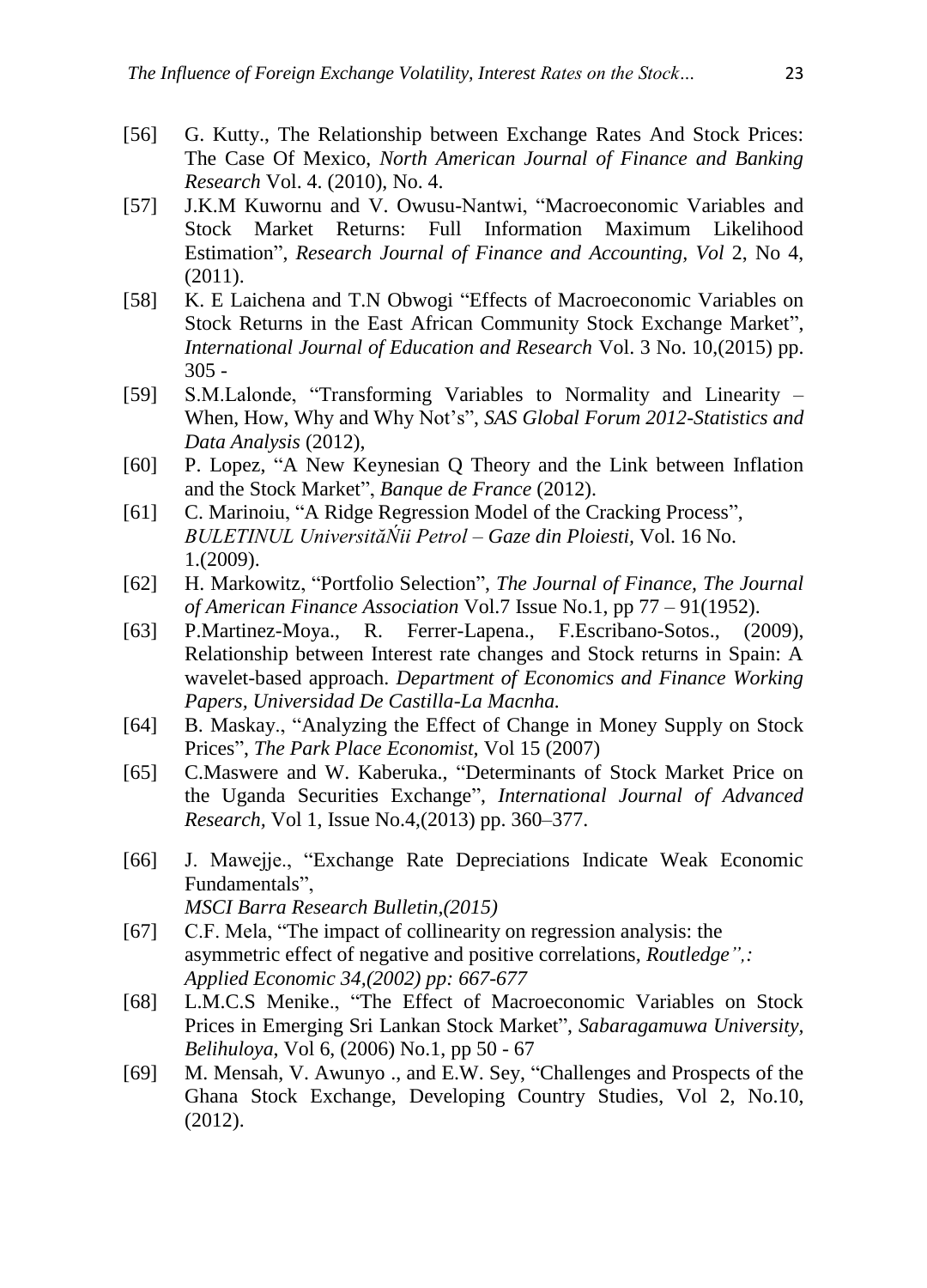- [70] C. Mlambo, A. Maredza, K. Sibanda, "Effects of Exchange Rate Volatility on the Stock Market: A Case Study of South Africa", *Mediterranean Journal of Social Sciences MCSER Publishing, Rome-Italy,* Vol 4 No 14, (2013).
- [71] F. Modigliani and M.H Miller, "The Cost of Capital, Corporation Finance and The Theory of Investment, *The American Economic Review (1958).*
- [72] G.Moore, and J.P. Cullity, "Security markets and business cycles", *The Financial Analysts Handbook*, 45-69 (1988).
- [73] I.Muazu and M. Alhassan, "An Econometric Analysis of the Impact of Macroeconomic Fundamentals on Stock Market Returns in Ghana", *Research in Applied Economics (2014).*
- [74] K. Mun, "Effects of Exchange Rate Fluctuations on Equity Market Volatility and Correlations: Evidence from the Asian Financial Crisis", *Quarterly Journal of Finance and Accounting,* Vol. 47, No.3, (2008) pp. 77-102.
- [75] P.K. Naik and P. Padhi, "The Impact of Macroeconomic Fundamentals on Stock Prices Revisited: Evidence from Indian Data", *Eurasian Journal of Business and Economics* vol 5 (10), (2012), pp 25-44.
- [76] F.S Odoyo, R. Muasya, and K. Kipyego, "Effect of Foreign Exchange Rates on Price Per Share", *Journal of Business Administration and Education,* Vol. 6, No.2, (2014) pp. 34 – 56,(2014).
- [77] J.A Ohlson, (1995), "Earnings, book values, and dividends in equity valuation", *Contemporary Accounting Research;* (1995); 11, 2, pg. 661
- [78] F.Ojambo, Uganda Sees Inflation Rate Moving to Double Digits This Year (2016)
- [79] D. O'Neil, Degrowth: A Vocabulary for a New Era, *Routledge Taylor & Francis Group, New York, USA* (2015)
- [80] C. Oner, "Back to Basics: What is Inflation", *IMF Finance and Development Bulletin,* (2010).
- [81] I.O Osamwonyi and E.I Eybario, "The Relationship between Macroeconomic Variables and Stock Market Index in Nigeria", *J Economics, 3*(1) (2012), 55
- [82] N.W Ouma and P. Muiru, "The Impact of Macroeconomic Variables on Stock Market Returns in Kenya", *International Journal of Business and Commerce* Vol. 3, Issue No.11, (2014) 3, 2.
- [83] R. Pandey, "Trade Elasticities and the Marshal Lerner Condition for India", *Global Journal of Management and Business Studies,* Vol. No.3 (2013) pp. 423-428.
- [84] B.L Pandit, "The Global Financial Crisis and the Indian Economy", Springer (New Delhi, India) (2015) 93 – 96.
- [85] P.R.M. R. Perera, "The Importance of Interest Rate in Determining Stock Returns of Banks Finance and Insurance Companies in Sri Lanks", *International Journal of Management and Commerce Innovations,* Vol. No. 3 (2016) Issue 2, pp: 451-454.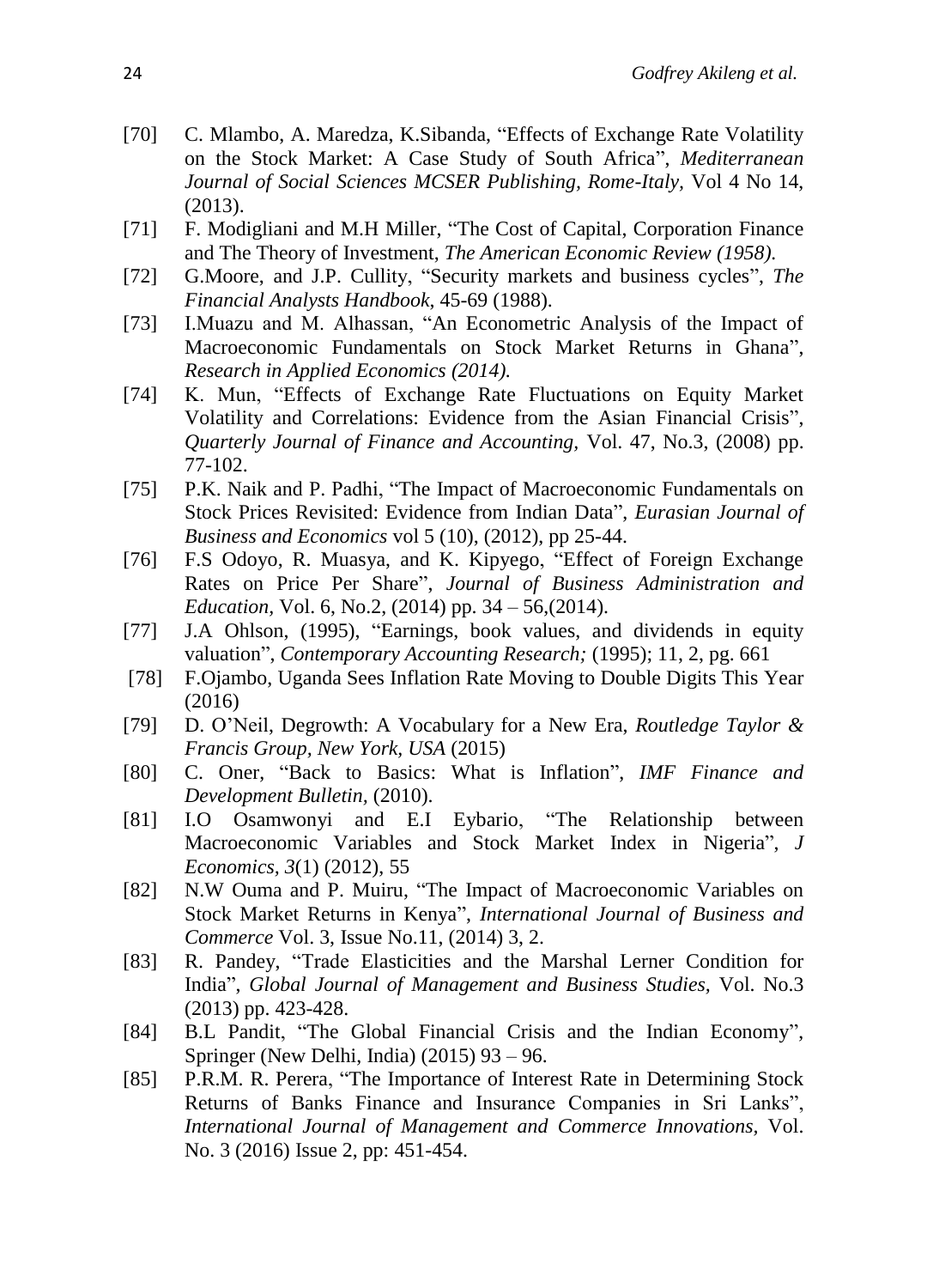- [86] M.M. Quadir, "The Effect of Macroeconomic Variables on Stock Returns on Dhaka Stock Exchange"*, International Journal of Economics and Financial Issues* Vol. 2, No. 4,(2012) p p.480-487.
- [87] R.M.I.P. Ratnayake, Wijekoon, P. and R.D Yapa, Relationship between all share price index (ASPI) and macroeconomic variables: Evidence from Sri Lanka. *International Journal of Development Research* Vol. 4, Issue, 9, (2014) pp. 1923-1928.
- [88] F.K. Reilly and K.C Brown, "Investment Analysis and Portfolio Management" 10th Ed., *South-Western Cengage Learning* 5 – 6, (2012) 368.
- [89] S.A Ross., "The arbitrage Theory of Capital Asset Pricing", *Journal of Economic Theory,* Vol.13, Issue 3, (1976) pp.341 – 360.
- [90] P. Samveg, "The effect of Macroeconomic Determinants on the Performance of the Indian Stock Market", *NMIMS Management Review*  Vol. 22 (2012), 121 – 125
- [91] U.Sekaran, "Research Methods for Business; A Skills- Based Approach", 4th Ed., *John Wiley & Sons, Inc.USA. (2003)*
- [92] M.H Seyed, A. Zamri and W.L. Yew., "The Role of Macroeconomic Variables on Stock Market Index in China and India", *International Journal of Economics and Finance* Vol. 3, No. 6 (2011) 235 – 238.
- [93] W. F. Sharpe, "Capital Asset Prices: A Theory of Market Equilibrium under Conditions of Risk", *The Journal of Finance,* Vol. 19, No. 3, (1964) pp. 425-442,
- [94] S.D Silvey, "Multicollinearity and Inprecise Estimation", *Journal of the Royal Statistical Society, Series B (Methodical)* Vol. 31 No. 3(1969) p539- 552*.*
- [95] E.H Simpson,"The Interpretation of Interaction in Contingency Tables, *Journal of the Royal Statistical Society*, Vol. 13, No. 2 (1951), pp. 238-241
- [96] T.S. Singh, Mehta, M.S.Varsha, "Macroeconomic factors and stock returns: Evidence from Taiwan", *Journal of Economics and International Finance,* Vol.2,(2011) pp. 217-227.
- [97] M.Sirucek, "The impact of money supply on stock prices and stock bubbles", *Munich Personal RePEc Archive* (2013)
- [98] A.Smith, "The Wealth of Nations", *Printed for W. Strahan and T. Cadell*, (1776) London, UK. [Reprint: New York, NY: Modern Library, 1994]
- [99] M.S.Sutcliffe., 'Stock Index Futures'. 3 rd Ed. (2006) *Ashgate Publishing Limited, Burlington, USA.*
- [100] J.F.Swartz, "Theft of the American Dream; Understanding the Financial Crisis and what you can do to salvage your Legacy", *iUniverse Bloomington, IN47403 (2012).*
- [101] B.M. Tabak, "The Dynamic Relationship between Stock Prices and Exchange Rates: Evidence for Brazil", *Banco Central Do Brazil, Working Paper Series 124(2006)*